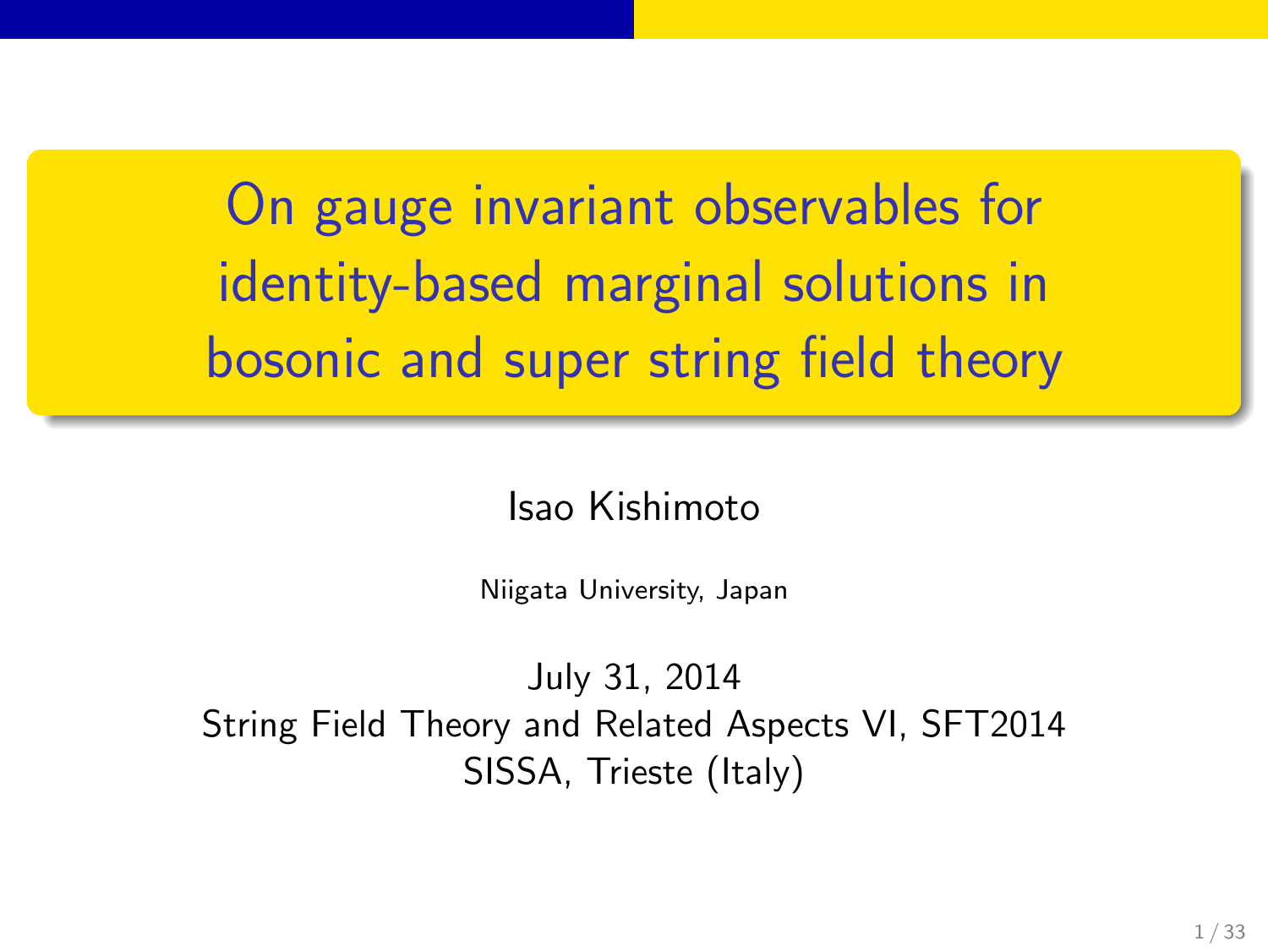# **References**

This talk is based on

I. K. and Tomohiko Takahashi, "Comments on observables for identity-based marginal solutions in Berkovits' superstring field theory," JHEP07(2014)031 [arXiv:1404.4427]

References

and references therein:

I. K. and T. T. (2005, 2013); Shoko Inatomi, I. K. and T. T. (2012).

cf. Erler, Ishibashi and Maccaferri's talks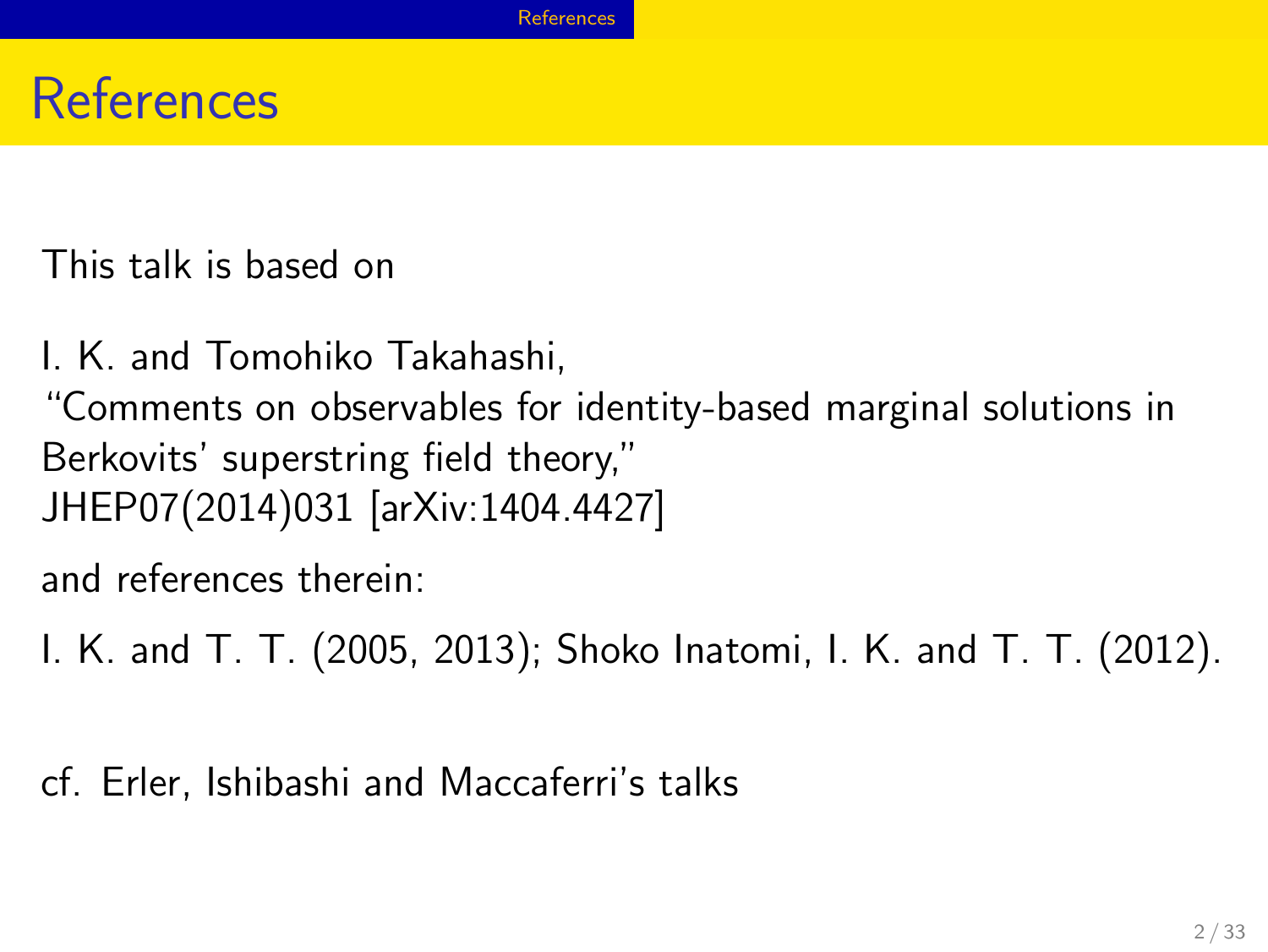# **Contents**

### 1 Introduction and summary

<sup>2</sup> Tachyon vacuum around the identity-based marginal solution

**Contents** 

- Identity-based marginal solutions
- **•** Deformed algebra
- Tachyon vacuum solution
- **•** Energy and gauge invariant overlaps

### <sup>3</sup> Evaluation of observables for identity-based marginal solutions

- **·** Interpolation
- On gauge equivalence relations
- **•** Energy and gauge invariant overlaps
- 4 Conclusions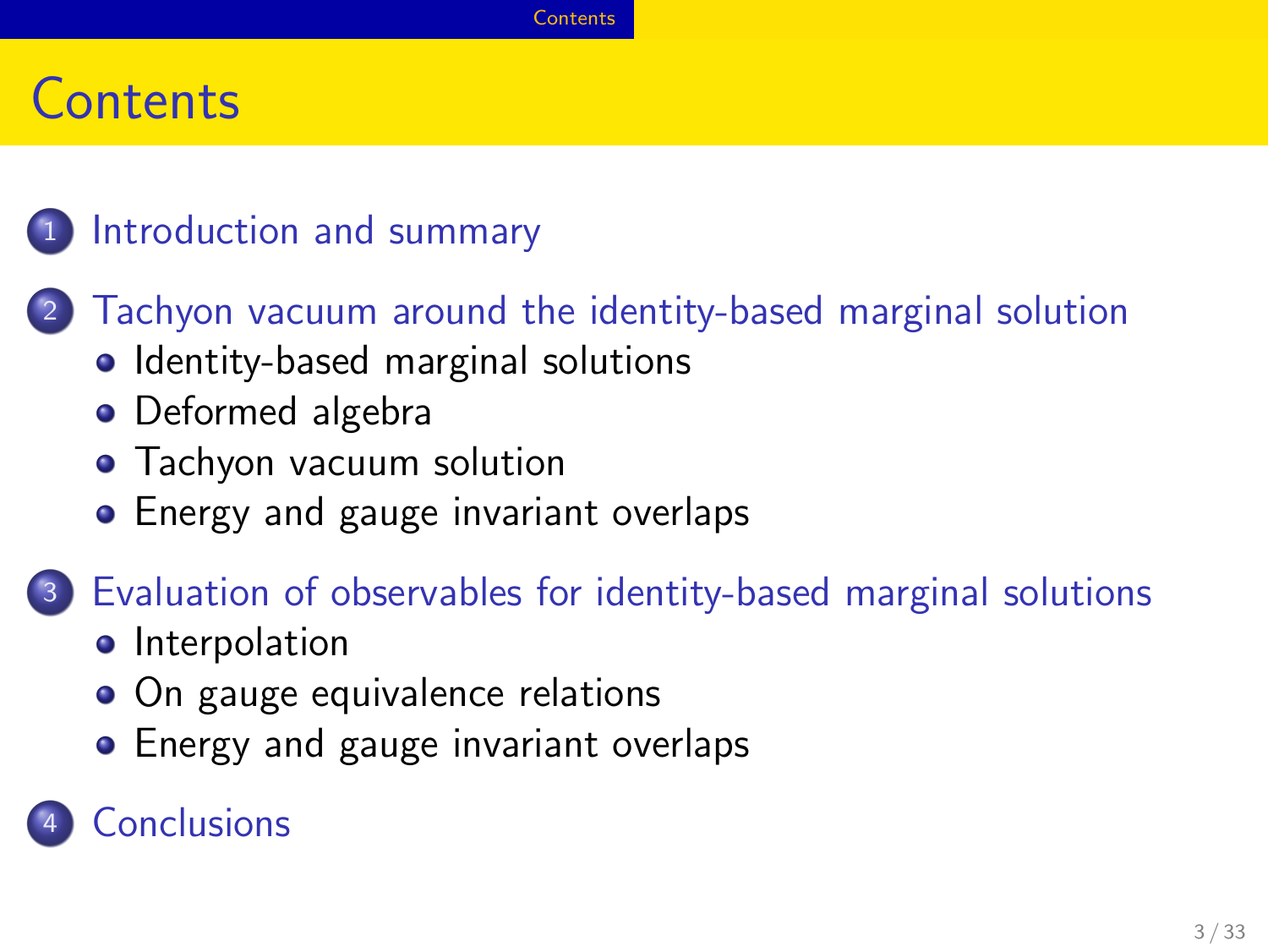# Introduction and summary

✒  $\sqrt{2}$  Introduction and summary

In my previous talk@SFT2012, we have constructed [IKT(2012)] nontrivial solutions around identity-based marginal solutions in modified cubic SSFT using the "*G′K′Bcγ*" algebra.

 $\sqrt{2\pi}$ 

Some time ago in [KT(2005)], we constructed identity-based marginal solution Φ*<sup>J</sup>* in Berkovits' WZW-like SSFT. Recntly, Erler has constructed the tachyon vacuum solution  $\Phi_T^\mathrm{E}$  in Berkovits' WZW-like SSFT.

*⇓*

✒ ✑

*⃝* We will construct the tachyon vacuum solution Φ*<sup>T</sup>* around the identity-based marignal solution  $\Phi_J$ , using a version of the extended *KBc* algebra in the framework of Berkovits' WZW-like SSFT.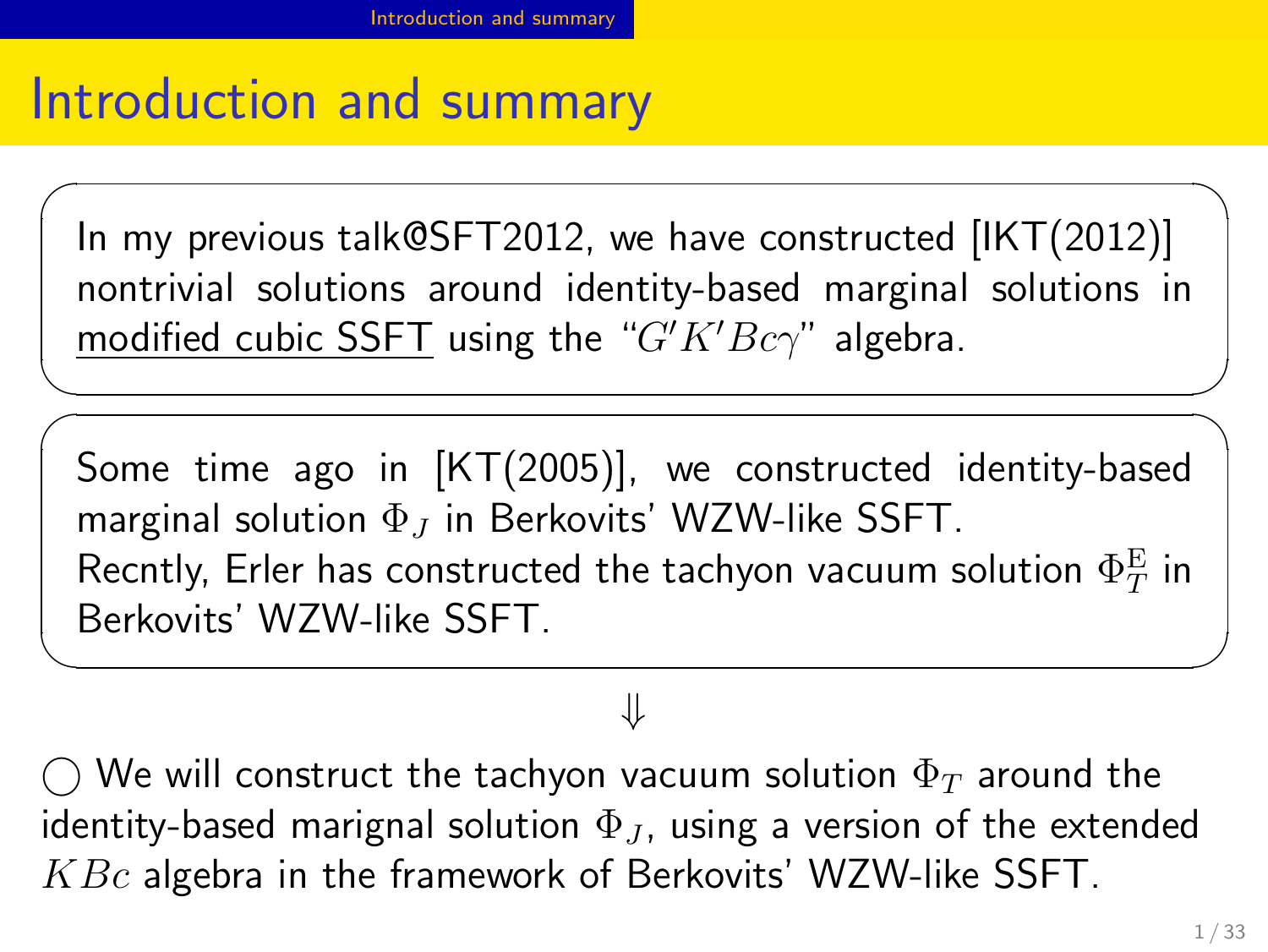#### Introduction and summary

It is *difficult* to evaluate vacuum energy and gauge invariant overlaps for "identity-based" solutions because of singular property of the identity state:  $\langle I|(\cdots)|I\rangle$ , corresponding to *zero width* in the sliver frame, is indefinite at least naively.

Instead of straightforward calculations, there have been various studies about the gauge invariants indirectly for identity-based solutions in bosonic SFT. (2001*∼*, cf. Takahashi's talks)

*↕*

On the other hand, gauge invariants for "wedge-based" solutions using *KBc* algebra and its extention have been evaluated exactly. ([Schnabl(2005)]*∼*)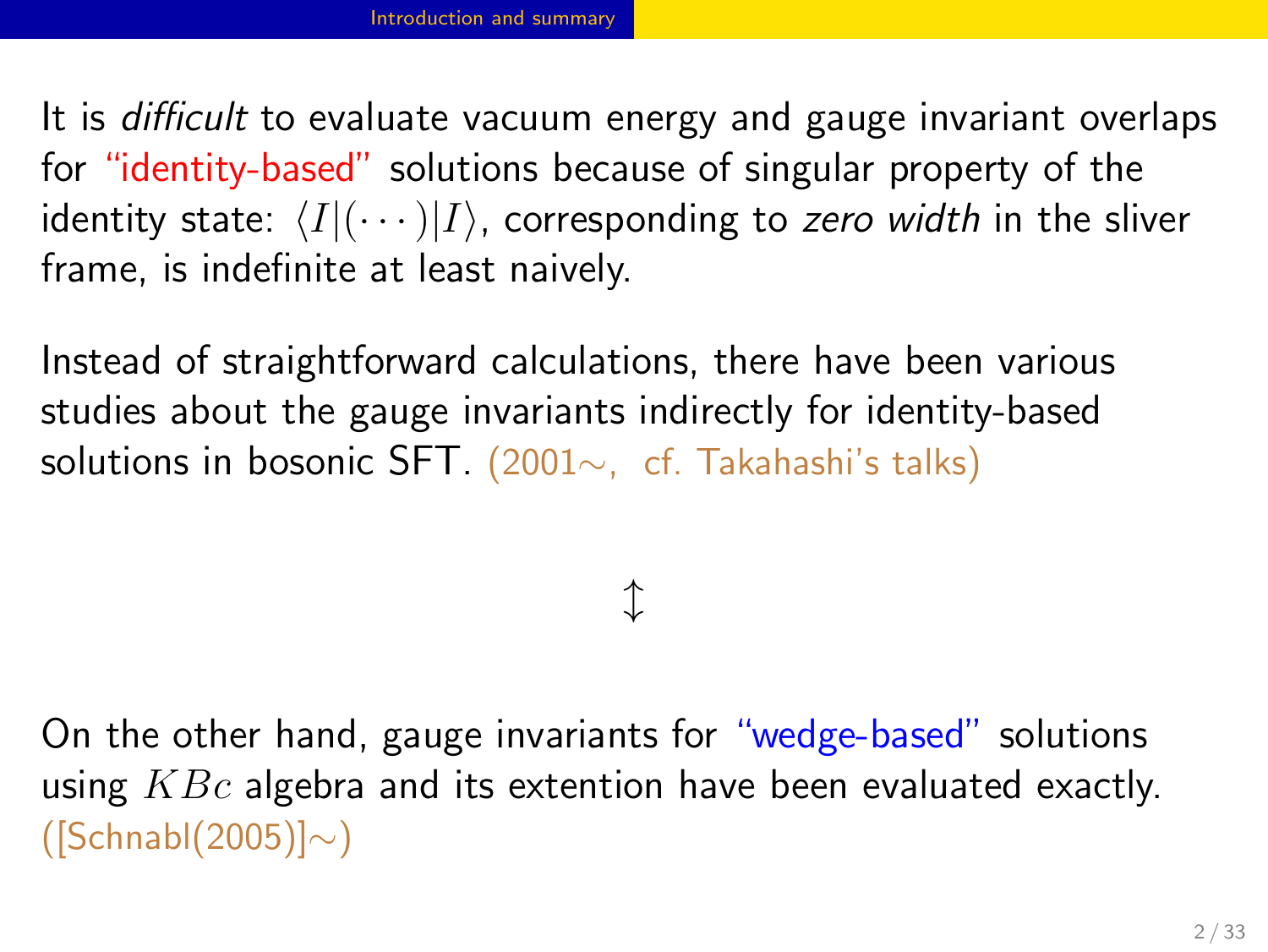#### Introduction and summary

 $\sqrt{2}$ 

In our previous paper  $[KT(2013)]$ , we have evaluated the gauge invariant overlaps (GIO), *⟨*Ψ*⟩V*, for *identity-based* marginal solution Ψ*<sup>J</sup>* in *bosonic* SFT:

$$
\langle \Psi_J \rangle_{\mathcal{V}} = \langle \Psi_T^{\text{ES}} \rangle_{\mathcal{V}} - \langle \Psi_T \rangle_{\mathcal{V}}
$$

using the relationship to (wedge-based) tachyon vacuum solutions:

$$
\Psi_J = \Psi_T^{\text{ES}} - \Psi_T + \int_0^1 Q_{\Psi_T^t} \Lambda_t dt.
$$

In fact, we can show that  $\Psi_T^{\text{ES}}$  [Erler-Schnabl(2009)] and the sum of  $\Psi_J$ <code>[Takahashi-Tanimoto(2001)]</code> and  $\Psi_T$  [IKT(2012)] are gauge equivalent:

$$
\Psi_J + \Psi_T = g^{-1} \Psi_T^{\text{ES}} g + g^{-1} Q_{\text{B}} g, \qquad g = \text{P} \exp\left(\int_0^1 \Lambda_t dt\right)
$$
  
\n
$$
\to S[\Psi_J; Q_{\text{B}}] = S[\Psi_T^{\text{ES}}; Q_{\text{B}}] - S[\Psi_T; Q_{\Psi_J}] = 0
$$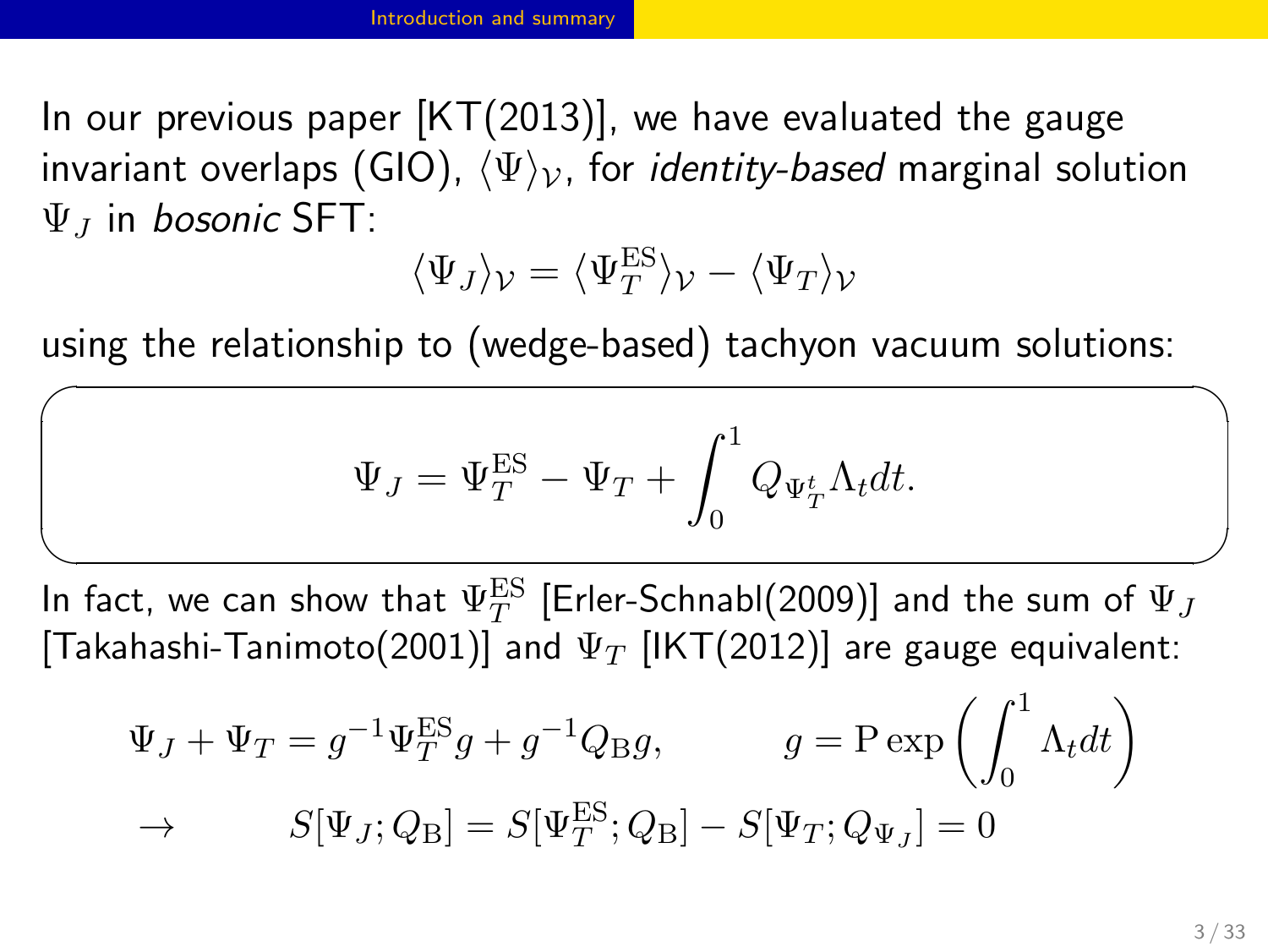

Figure : Identity/wedge-based solutions in bosonic SFT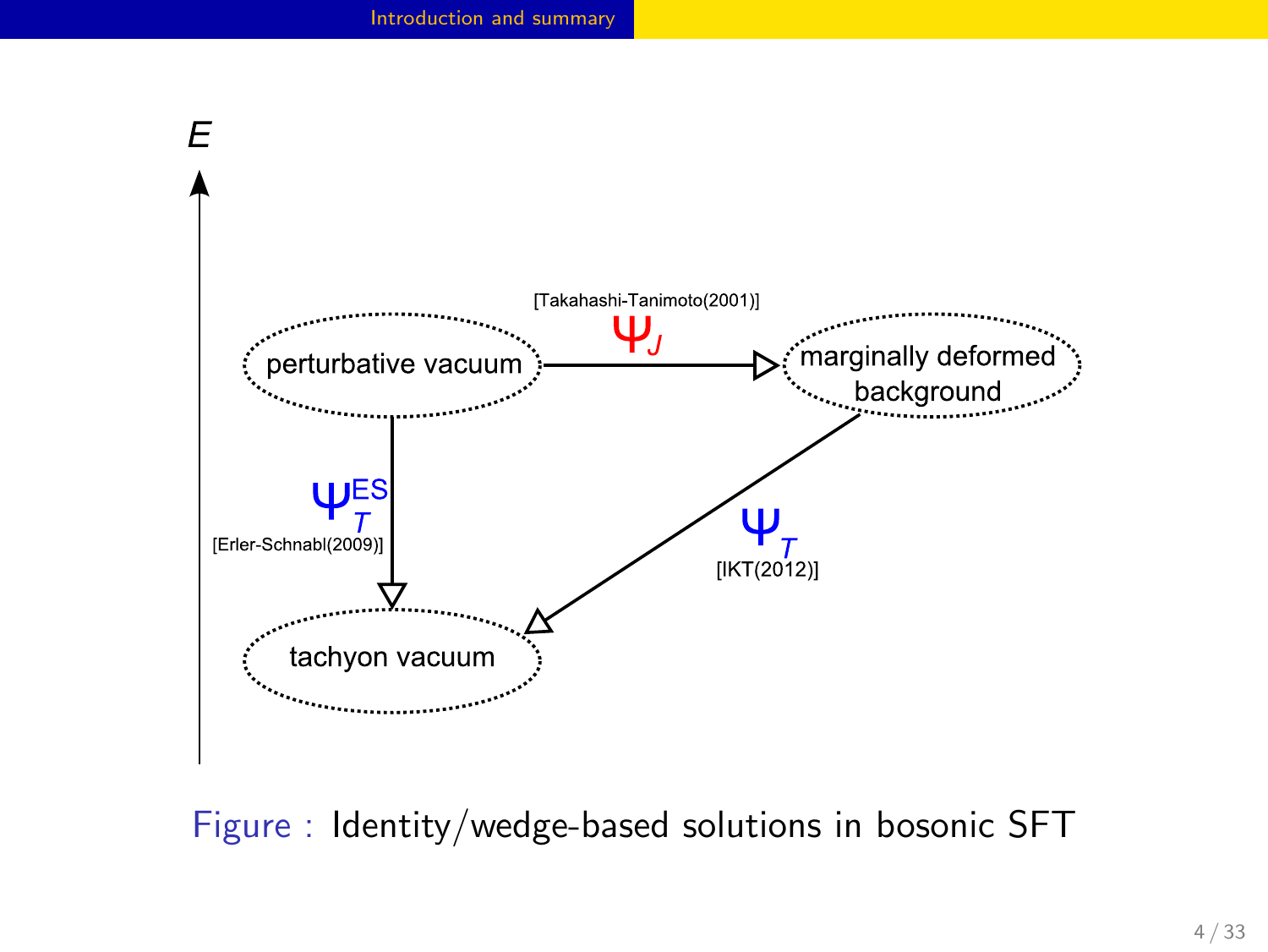### *⇓* extention to SSFT

Introduction and summary

$$
e^{-\Phi_J}\hat{Q}e^{\Phi_J} = e^{-\Phi_T^E}\hat{Q}e^{\Phi_T^E} - e^{-\Phi_T}\hat{Q}_{\Phi_J}e^{\Phi_T} + \int_0^1 \hat{Q}_{\tilde{\Phi}_T(t)}\Lambda_t dt
$$

 $\sqrt{2\pi}$ 

Using this relation among identity-based marginal solution Φ*<sup>J</sup>* and wedge-based tachyon vacuum solutions,  $\Phi_T^\mathrm{E}$  and  $\Phi_T$ , the GIO for identity-based marginal solution can be evaluated:

$$
\langle \Phi_J \rangle_{\mathcal{V}} = \langle \Phi_T^{\mathcal{E}} \rangle_{\mathcal{V}} - \langle \Phi_T \rangle_{\mathcal{V}}.
$$

 $\mathsf{Actually,}\ \Phi_T^\mathrm{E}$  and  $\log(e^{\Phi_J}e^{\Phi_T})$  are *gauge equivalent* and we have

$$
S[\Phi_J; \hat{Q}] = S[\Phi_T^{\text{E}}; \hat{Q}] - S[\Phi_T; \hat{Q}_{\Phi_J}] = 1/(2\pi^2) - 1/(2\pi^2) = 0.
$$

The energy for the identity-based marginal solution Φ*<sup>J</sup>* is zero, which agrees with the previous result as a consequence of *ξ* zeromode counting [KT(2005)].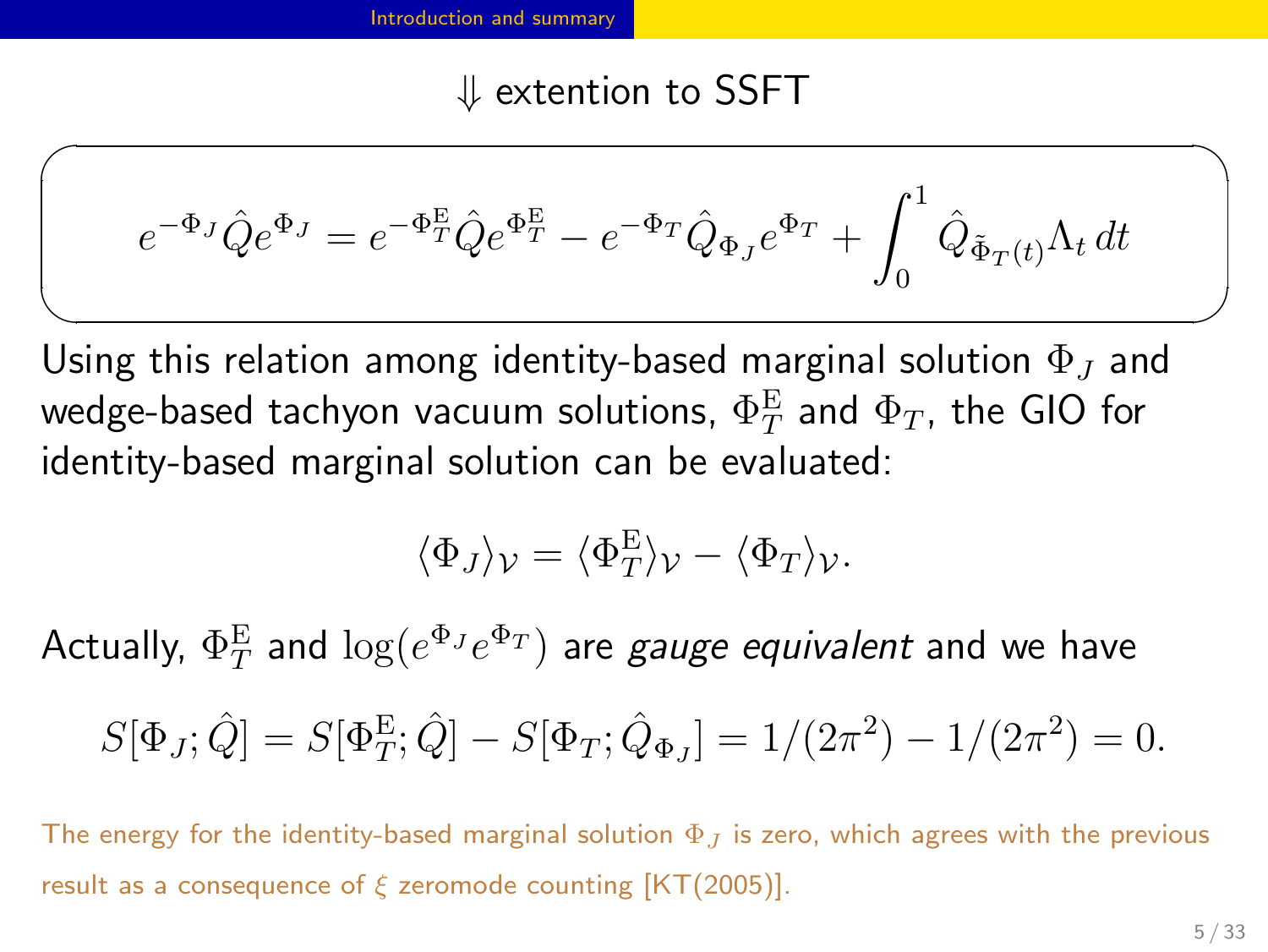

Figure : Identity/wedge-based solutions in Berkovits' WZW-like SSFT including GSO(*−*) sector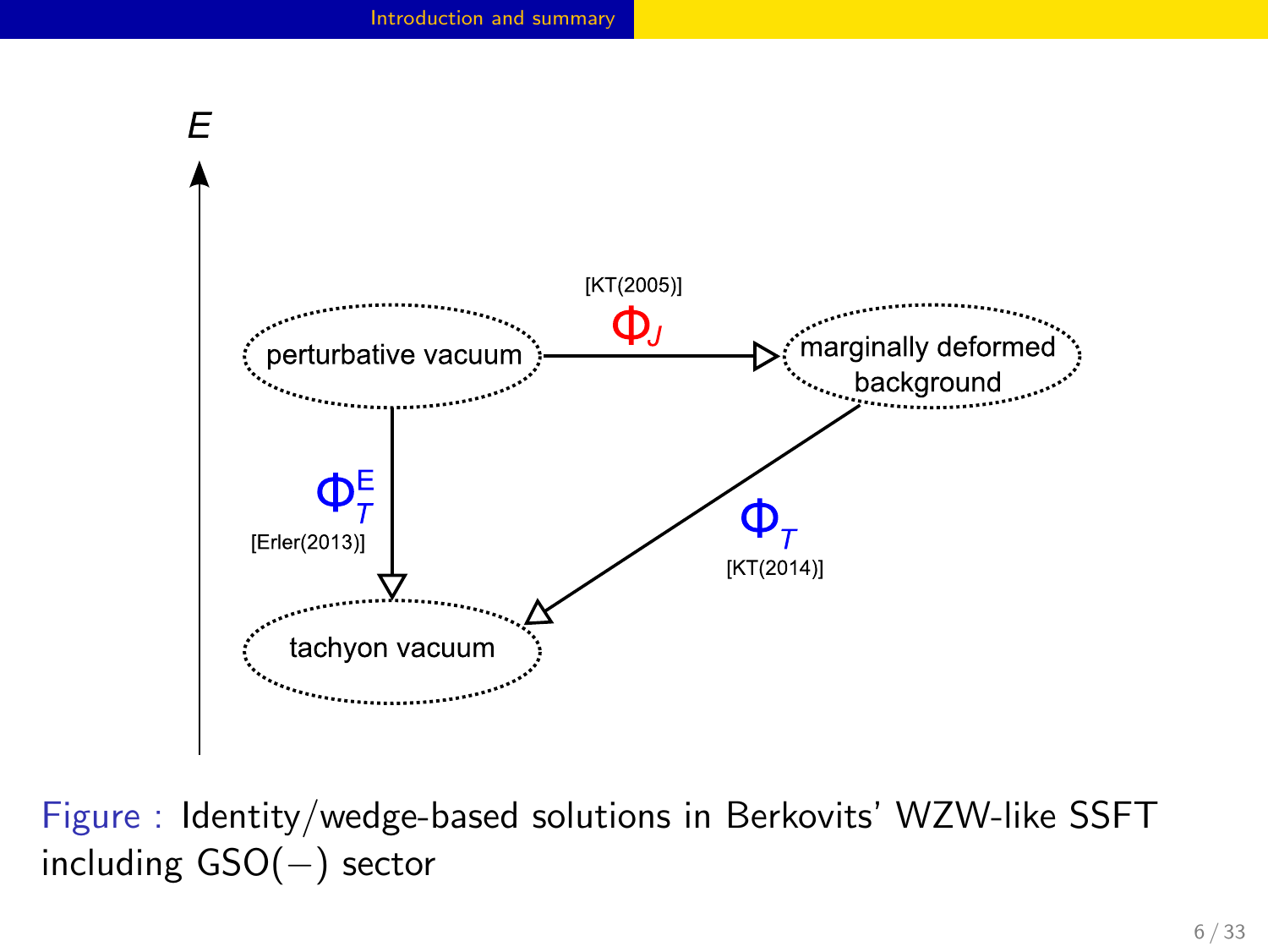#### Tachyon vacuum around the identity-based marginal solution

# **Contents**

1 Introduction and summary

<sup>2</sup> Tachyon vacuum around the identity-based marginal solution

- Identity-based marginal solutions
- **•** Deformed algebra
- Tachyon vacuum solution
- **•** Energy and gauge invariant overlaps
- <sup>3</sup> Evaluation of observables for identity-based marginal solutions
	- **·** Interpolation
	- · On gauge equivalence relations
	- **•** Energy and gauge invariant overlaps
- <sup>4</sup> Conclusions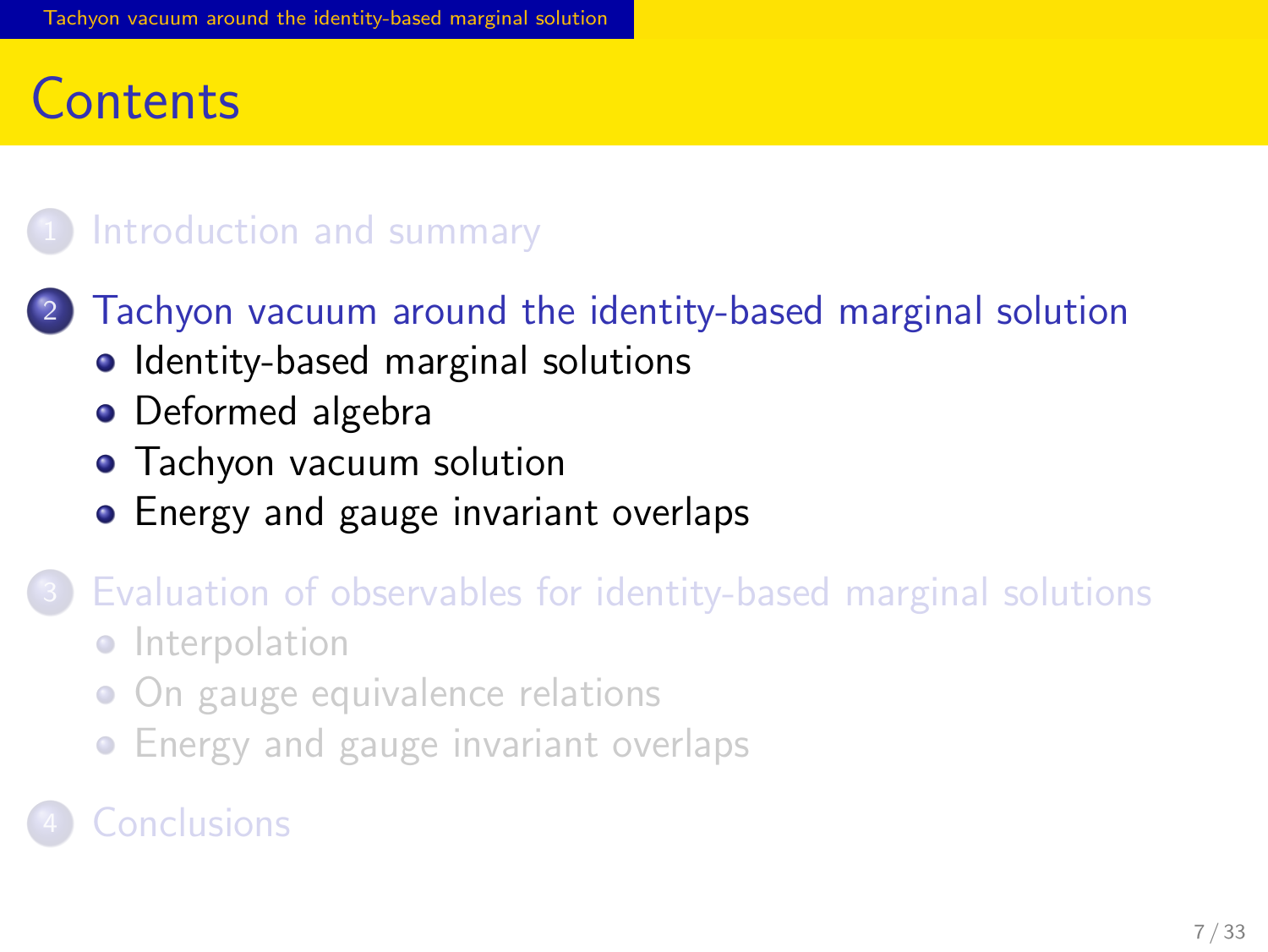## Identity-based marginal solutions

Tachyon vacuum around the identity-based marginal solution Indentity-based marginal solutions

Identity-based marginal solution in Berkovits' WZW-like SSFT:

$$
\Phi_J = \tilde{V}_L^a(F_a)I,
$$
  

$$
\tilde{V}_L^a(f) \equiv \int_{C_{\rm L}} \frac{dz}{2\pi i} f(z) \frac{1}{\sqrt{2}} c\gamma^{-1} \psi^a(z), \quad \gamma^{-1}(z) = e^{-\phi} \xi(z).
$$

*F*<sub>a</sub>(−1/*z*) = *z*<sup>2</sup>*F*<sub>a</sub>(*z*), *C*<sub>L</sub>: a half unit circle:  $|z| = 1$ , Re *z* ≥ 0 *I*: the identity state,  $\psi^a$ : matter worldsheet fermion.

 $\psi^a(y)\psi^b(z) \sim \frac{1}{y-z}\frac{1}{2}\Omega^{ab},\ J^a(y)\psi^b(z) \sim \frac{1}{y-z}f^{ab}{}_c\psi^c(z),$  $J^a(y)J^b(z) \sim \frac{1}{(y-z)^2} \frac{1}{2} \Omega^{ab} + \frac{1}{y-z} f^{ab}_{\ \ c} J^c(z),$  $\Omega^{ab} = \Omega^{ba}$ ,  $f^{ab}_{c}\Omega^{cd} + f^{ad}_{c}\Omega^{cb} = 0$ ,  $f^{ab}_{c} = -f^{ba}_{c}$ ,  $f^{ab}_{d}f^{cd}_{e} + f^{bc}_{d}f^{ad}_{e} + f^{ca}_{d}f^{bd}_{e} = 0$ .

EOM in the NS sector is satisfied:

$$
\eta_0(e^{-\Phi_J}Q_{\mathrm{B}}e^{\Phi_J})=0.
$$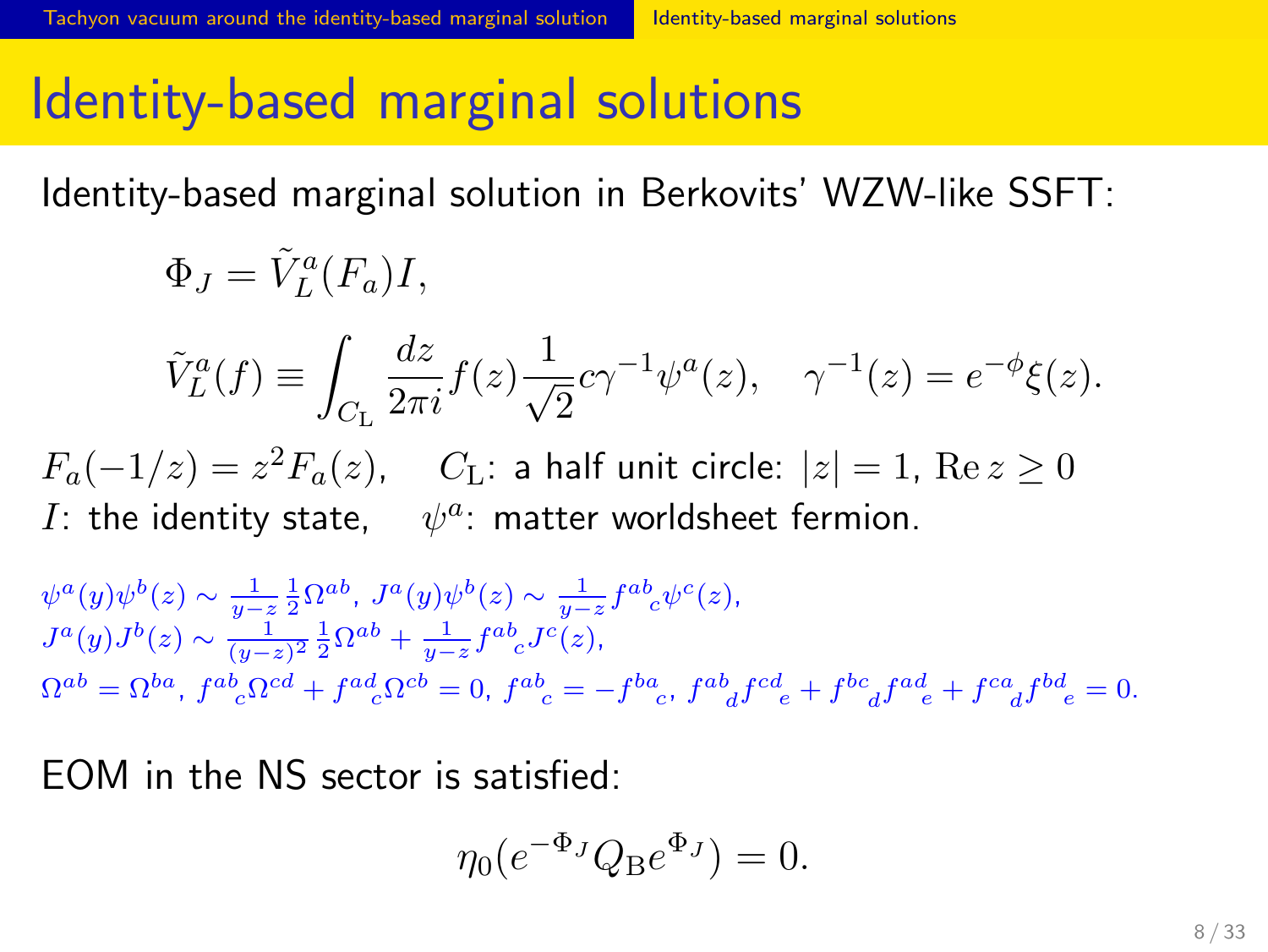### Tachyon vacuum around the identity-based marginal solution Indentity-based marginal solutions

By expanding the NS action *S*[Φ; *Q*B] of Berkovits' WZW-like SSFT around Φ*<sup>J</sup>* as

$$
e^{\Phi} = e^{\Phi_J} e^{\Phi'},
$$

we have

$$
S[\Phi; Q_{\rm B}] = S[\Phi_J; Q_{\rm B}] + S[\Phi'; Q_{\Phi_J}],
$$

where  $S[\Phi';Q_{\Phi_J}]$  is given by a deformed BRST operator:

$$
Q_{\Phi_J} = Q_{\rm B} - V^a(F_a) + \frac{1}{8} \Omega^{ab} C(F_a F_b).
$$

 $V^a(F_a)$  and  $C(F_a F_b)$  are given by integrations along the whole unit circle:

$$
V^{a}(f) \equiv \oint \frac{dz}{2\pi i} \frac{1}{\sqrt{2}} f(z) (cJ^{a}(z) + \gamma \psi^{a}(z)), \quad C(f) \equiv \oint \frac{dz}{2\pi i} f(z) c(z).
$$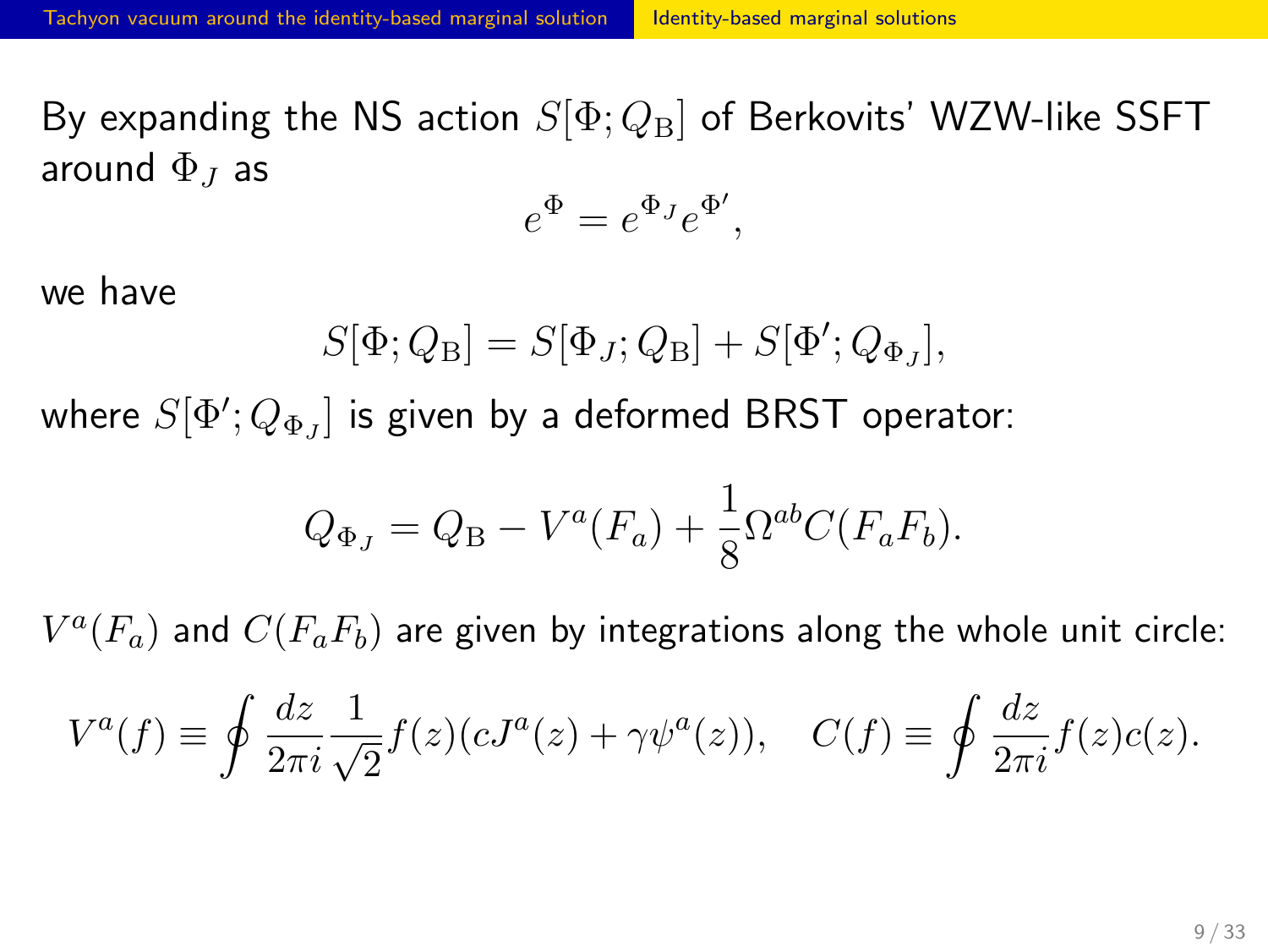#### vacuum around the identity-based marginal solution **Deformed algebra**

# Deformed algebra

A version of the extended *KBc* algebra with  $Q_{\rm B} \rightarrow Q' \equiv Q_{\Phi_J}$  $L_n \to L'_n = \{Q', b_n\} = L_n - \frac{1}{\sqrt{n}}$  $\frac{1}{2}$   $\sum_{k \in \mathbb{Z}} F_{a,k} J_{n-k}^a + \frac{1}{8} \Omega^{ab} \sum_{k \in \mathbb{Z}} F_{a,n-k} F_{b,k}$  $F_{a,n} \equiv \oint \frac{d\sigma}{2\pi} e^{i(n+1)\sigma} F_a(e^{i\sigma}), \quad F_{a,n} = -(-1)^n F_{a,-n}$ 

Relationships among string fields 
$$
K', B, c, \gamma
$$
:

\n
$$
B^2 = 0, c^2 = 0, Bc + cB = 1, BK' = K'B,
$$

\n
$$
K'c - cK' = Kc - cK \equiv \partial c, \gamma B + B\gamma = 0, c\gamma + \gamma c = 0,
$$

\n
$$
K'\gamma - \gamma K' = K\gamma - \gamma K \equiv \partial \gamma, \hat{Q}'B = K', \hat{Q}'K' = 0,
$$

\n
$$
\hat{Q}'c = cK'c - \gamma^2 = cKc - \gamma^2 = c\partial c - \gamma^2, \hat{Q}'\gamma = \hat{Q}\gamma = c\partial \gamma - \frac{1}{2}(\partial c)\gamma
$$

\nwhere  $\hat{Q}' \equiv Q'\sigma_3, \hat{Q} \equiv Q_B\sigma_3$  and  $\sigma_i$  are Pauli matrices (CP factor) for the GSO(-) sector

\n
$$
B = \frac{\pi}{2}B_1^L I \sigma_3, c = \frac{2}{\pi} \hat{U}_1 \tilde{c}(0)|0\rangle \sigma_3, \gamma = \sqrt{\frac{2}{\pi}} \hat{U}_1 \tilde{r}(0)|0\rangle \sigma_2, K' = \frac{\pi}{2}K_1^L I, K = \frac{\pi}{2}K_1^L I
$$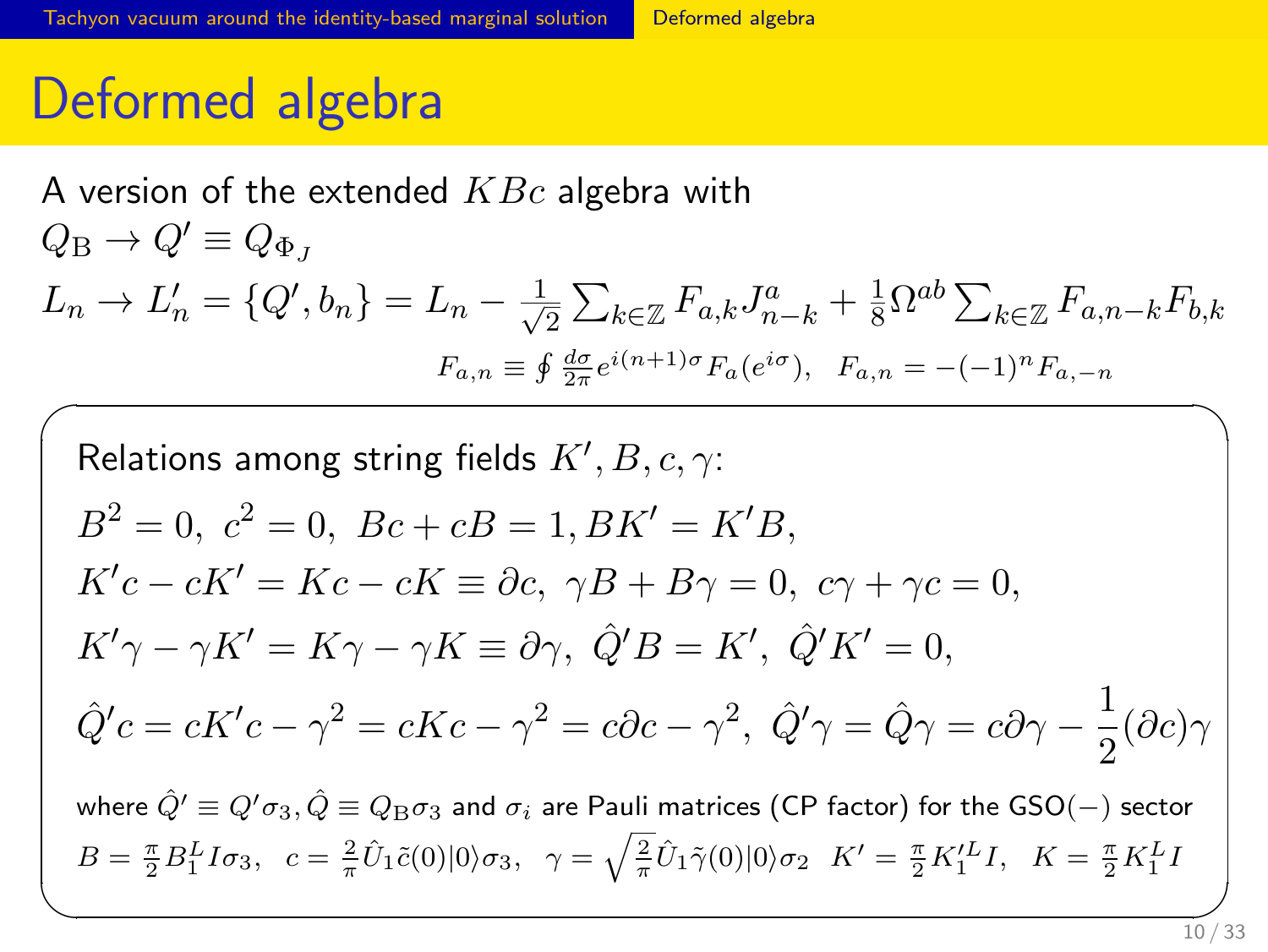#### on vacuum around the identity-based marginal solution Deformed algebra

For the string fields 
$$
\gamma^{-1}
$$
,  $\zeta$ ,  $V$ , we have  
\n
$$
\gamma^{-1}\gamma = \gamma\gamma^{-1} = 1, \quad \gamma^{-1}B + B\gamma^{-1} = 0, \quad \gamma^{-1}c + c\gamma^{-1} = 0,
$$
\n
$$
K'\gamma^{-1} - \gamma^{-1}K' = K\gamma^{-1} - \gamma^{-1}K \equiv \partial\gamma^{-1},
$$
\n
$$
\hat{Q}'\gamma^{-1} = \hat{Q}\gamma^{-1} = c\partial\gamma^{-1} + \frac{1}{2}(\partial c)\gamma^{-1}, \quad \hat{Q}'\zeta = \hat{Q}\zeta = cV + \gamma
$$
\nwhere  
\n
$$
\gamma^{-1} = \sqrt{\frac{\pi}{2}}\hat{U}_1\tilde{\gamma}^{-1}(0)|0\rangle\sigma_2, \quad \zeta = \gamma^{-1}c = \sqrt{\frac{2}{\pi}}\hat{U}_1\tilde{\gamma}^{-1}\tilde{c}(0)|0\rangle i\sigma_1,
$$
\n
$$
V = \frac{1}{2}\gamma^{-1}\partial c = \sqrt{\frac{\pi}{2}}\hat{U}_1\frac{1}{2}\tilde{\gamma}^{-1}\tilde{\partial}\tilde{c}(0)|0\rangle i\sigma_1.
$$

 $\sqrt{2\pi}$ 

 $K'$ , *B*, *c*, *γ*,  $\gamma^{-1}$ , *ζ*,  $V$  and  $\hat{Q}'$  have the same algebraic structure as that of the extended  $KBc$  algebra with  $\hat{Q}$  [Erler(2013)].

 $\qquad \qquad \qquad$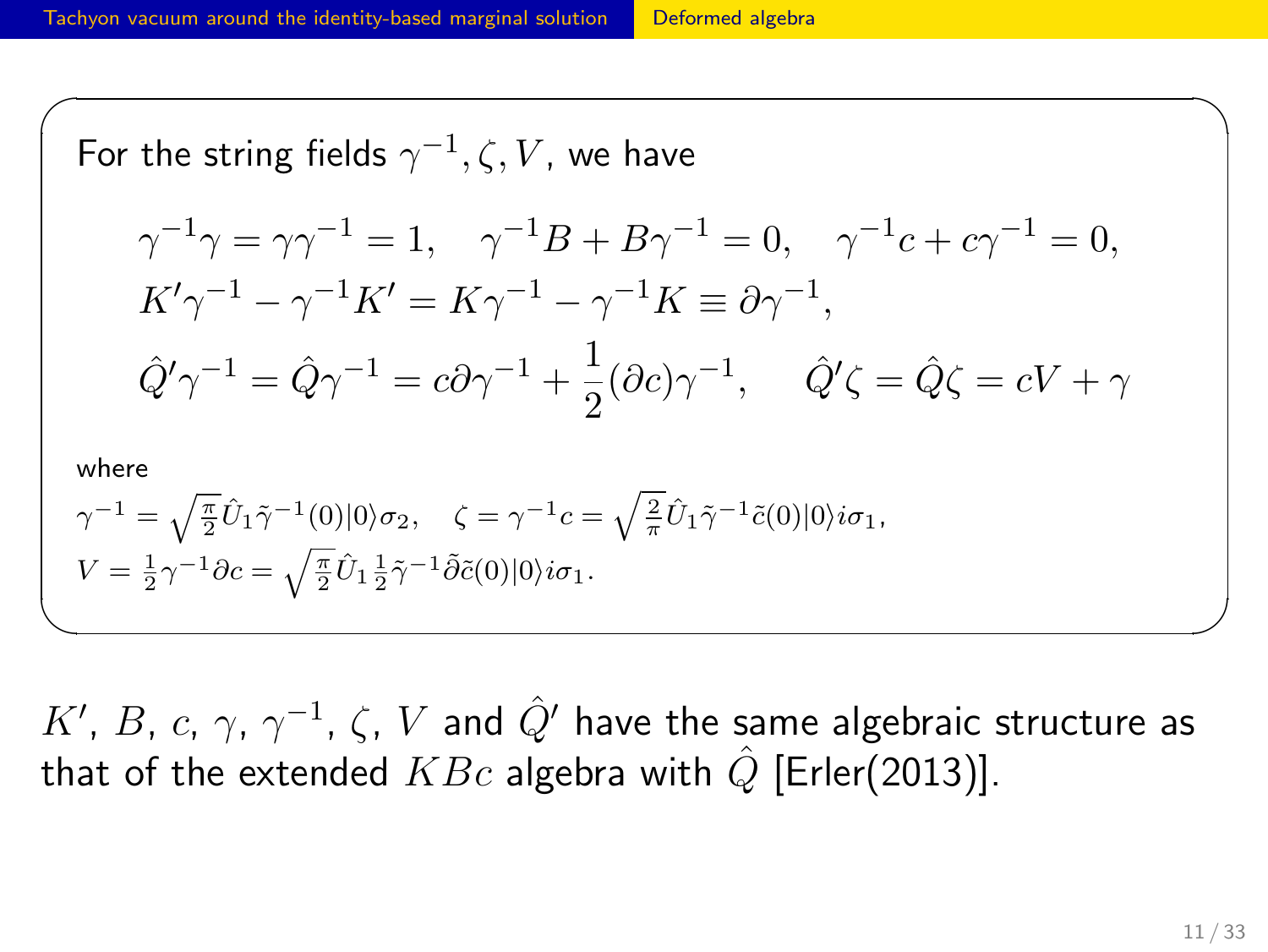### Tachyon vacuum around the identity-based marginal solution Tachyon vacuum solution

From the result in [Erler(2013)] and the above algebra, we can immediately construct a solution  $\Phi_T$  in the theory with  $\hat{Q}^\prime$ :

$$
e^{\Phi_T} = 1 - c\frac{B}{1+K'} + q\left(\zeta+(\hat{Q}'\zeta)\frac{B}{1+K'}\right)
$$

(*q* is a nonzero constant.) Actually, Φ*<sup>T</sup>* satisfies

$$
e^{-\Phi_T} \hat{Q}' e^{\Phi_T} = c - (\hat{Q}'c) \frac{B}{1 + K'} = (c + \hat{Q}'(Bc)) \frac{1}{1 + K'}
$$

which is in the *small* Hilbert space, and therefore the EOM in the NS sector holds: Φ*<sup>T</sup>*

$$
\hat{\eta}(e^{-\Phi_T}\hat{Q}'e^{\Phi_T}) = 0
$$

 $(\hat{\eta} \equiv \eta_0 \sigma_3)$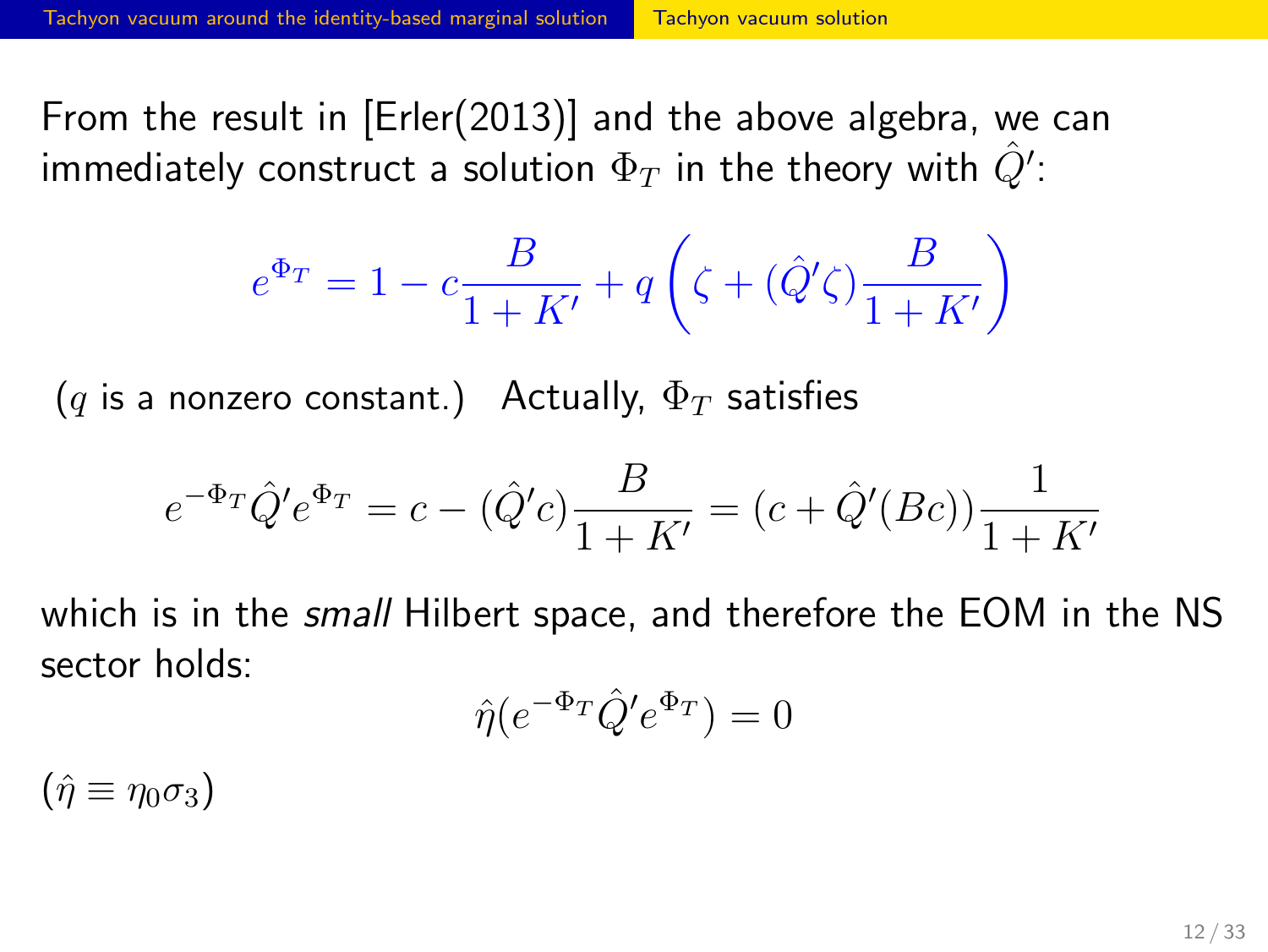### ound the identity-based marginal solution Tachyon vacuum solution

 $\pmb{\text{Expanding the action}}\ S[\Phi';\hat{Q}']$  around the solution  $\Phi_T$  as  $e^{\Phi'}=e^{\Phi_T}e^{\Phi''}$ , we have a new BRST operator  $\hat{Q}'_{\Phi_T}$ :

$$
\hat{Q}'_{\Phi_T} \Xi = \hat{Q}' \Xi + (e^{-\Phi_T} \hat{Q}' e^{\Phi_T}) \Xi - (-1)^{|\Xi|} \Xi (e^{-\Phi_T} \hat{Q}' e^{\Phi_T}).
$$

Note that *e <sup>−</sup>*Φ*<sup>T</sup> Q*ˆ*′ e* <sup>Φ</sup>*<sup>T</sup>* is the tachyon vacuum solution on the marginally deformed background in the modified cubic SSFT.

 $\rightarrow$  We can find a homotopy operator  $\hat{A}'$  for  $\hat{Q}'_{\Phi_T}$ :  $\hat{A}'\,\Xi=\frac{1}{2}(A'\,\Xi+(-1)^{|\Xi|}\Xi\,A'),$  such as  $\{\hat{Q}'_{\Phi_T},\hat{A}'\}=1,\,\,(\hat{A}')^2=0,$  where  $A' \equiv \frac{B}{1}$  $\frac{2}{1 + K'}$  is a homotopy state in the *small* Hilbert space.

 $\rightarrow$  No physical open string state around the solution  $\Phi_T$ 

*∼* the tachyon vacuum solution in the marginally deformed background.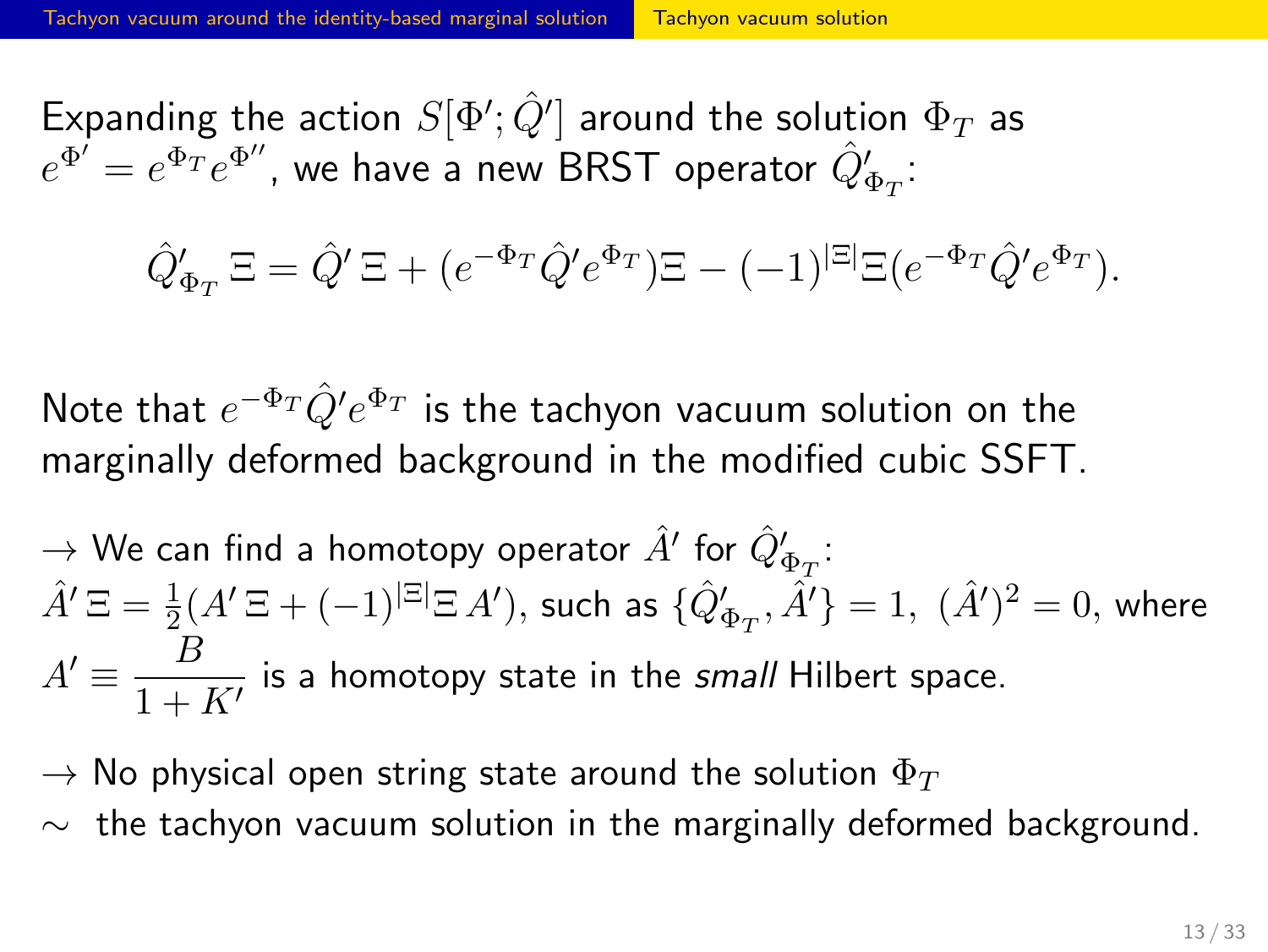

Figure : Identity/wedge-based solutions and BRST operators around them.  $\hat{Q}'_{\Phi_T}$  has no cohomology in the small Hilbert space.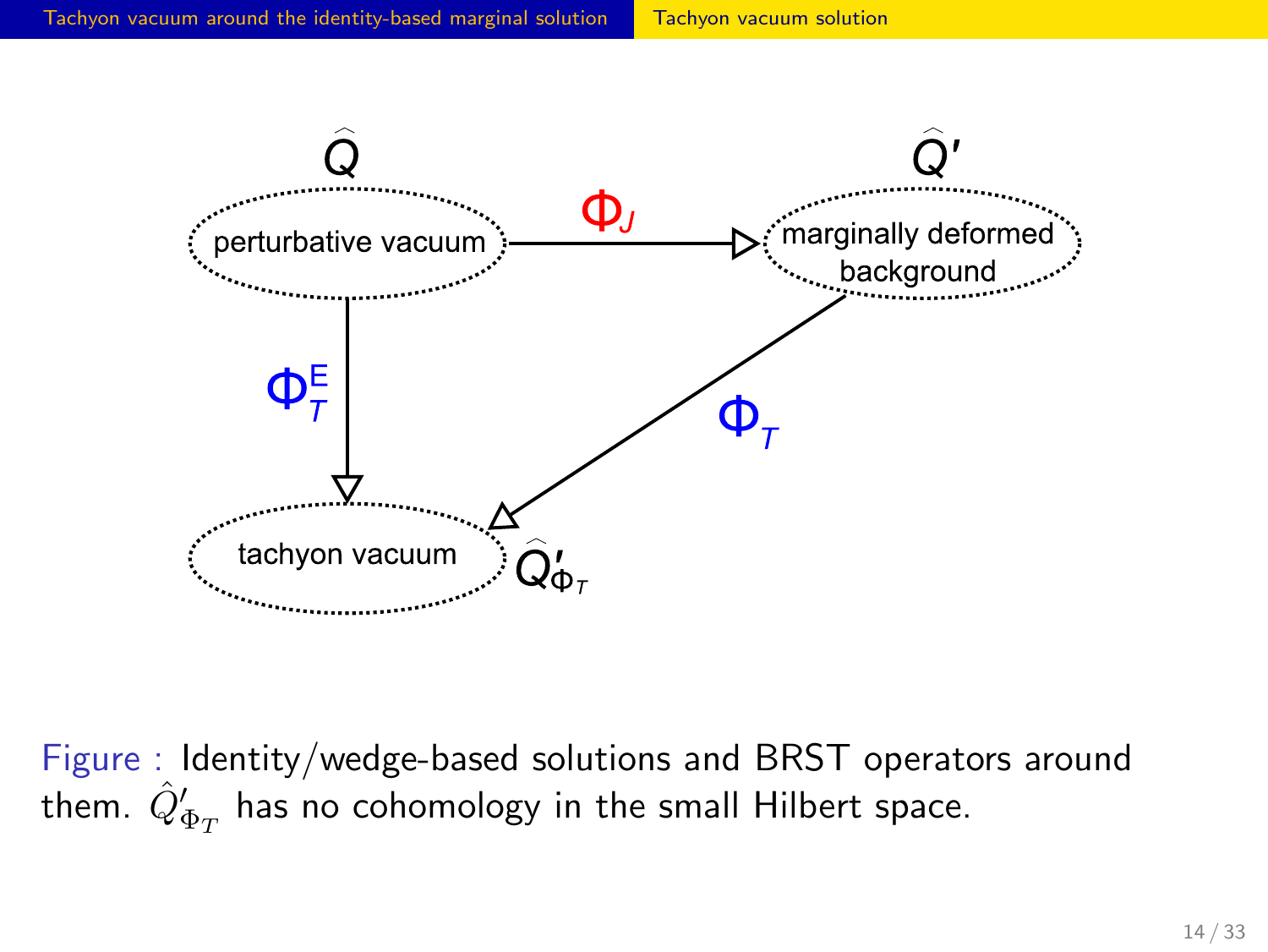# Energy and gauge invariant overlaps

Tachyon vacuum around the identity-based marginal solution **Energy and gauge invariant overlaps** 

 $\mathsf{NS}\xspace$  action  $S[\Phi'; \hat{Q}_{\Phi_J}]$  around  $\Phi_J$ :

$$
S[\Phi'; \hat{Q}_{\Phi_J}] = -\int_0^1 dt \,\text{Tr}\left[\left(\hat{\eta}(g(t)^{-1}\partial_t g(t))\right)(g(t)^{-1}\hat{Q}_{\Phi_J}g(t))\right].
$$

 $g(t)$ : an interpolating string field s.t.  $g(0)=1$  and  $g(1)=e^{\Phi'}$ . Tr  $A \equiv \frac{1}{2}$ 2 tr*⟨I|A⟩*; tr : trace for the Chan-Paton factor for GSO(*±*) sector

We take an interpolating string field as  $g_T(t) = 1 + t(e^{\Phi_T} - 1)$  and the integrand in the action for the solution:  $S[\Phi_{T}; \hat{Q}_{\Phi_{J}}]$ , can be manipulated in the same way as the Erler solution, with  $Q_{\text{B}} \rightarrow Q' \equiv Q_{\Phi_J}, \ L_n \rightarrow L'_n.$ As a result, we have

$$
\operatorname{Tr}\left[\left(\hat{\eta}(g_T(t)^{-1}\partial_t g_T(t))\right)(g_T(t)^{-1}\hat{Q}_{\Phi_J}g_T(t))\right]
$$
\n
$$
=\frac{-2q^2t^2(1-t)(2q^2t-1)}{(1-t+q^2t^2)^3}\int_0^1\!d\theta(1-\theta)\mathcal{X}(\theta)+\frac{q^2t(1-t)}{(1-t+q^2t^2)^2}\int_0^1\!d\theta\mathcal{X}(\theta)
$$
\nwhere\n
$$
\mathcal{X}(\theta)=\operatorname{Tr}\left[B(\hat{\eta}(cV))e^{-\theta K'}cVe^{-\left(1-\theta\right)K'}\right].
$$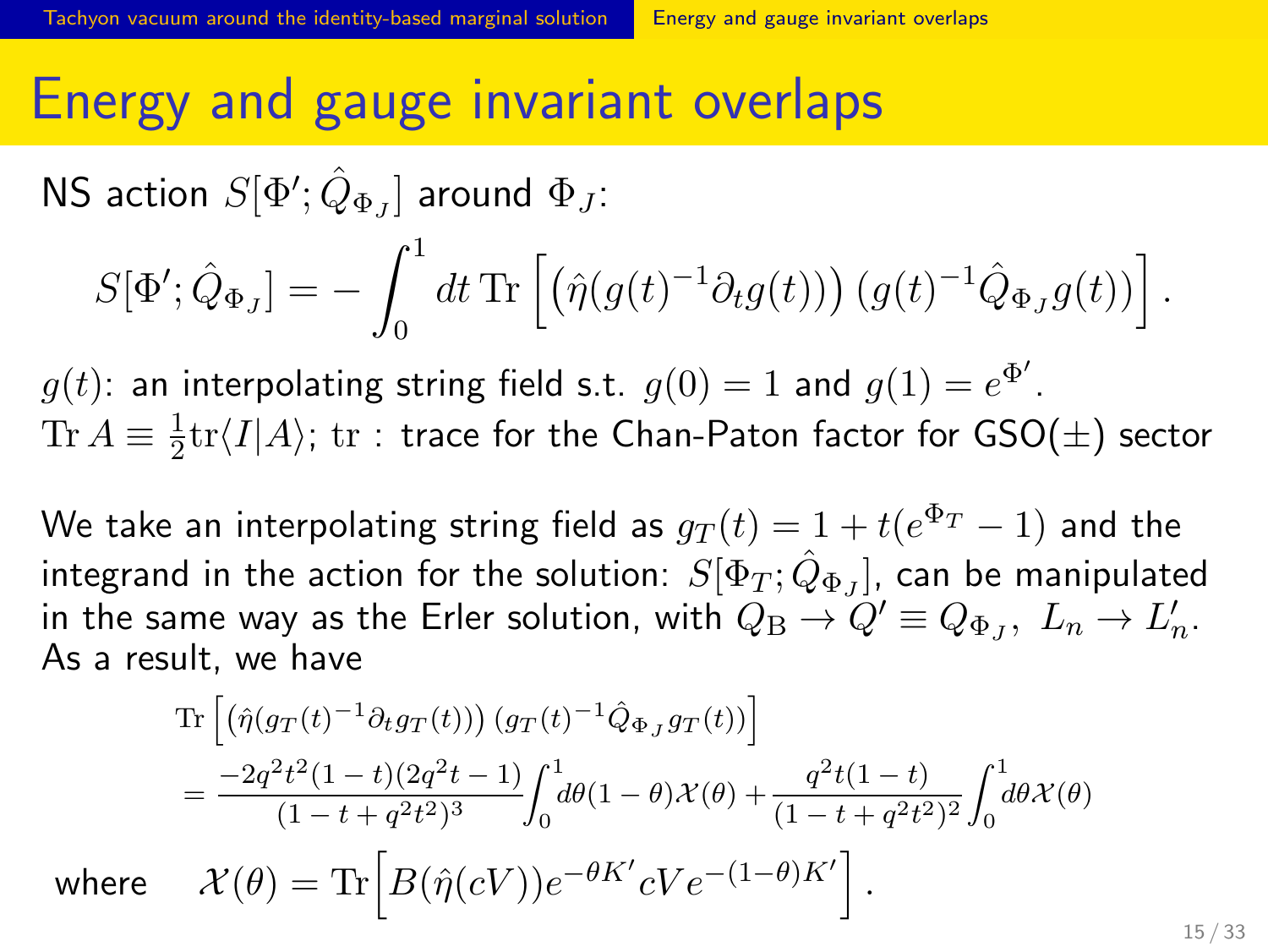We use the result for the modified cubic SSFT in the marginally deformed background [IKT(2012)]:

$$
e^{-\alpha K'} = e^{-\alpha \frac{\pi}{2}C} \hat{U}_{\alpha+1} \mathbf{T} \exp\left(\frac{\pi}{4} \int_{-\alpha}^{\alpha} du \int_{-\infty}^{\infty} dv f_a(v) \tilde{J}^a(iv + \frac{\pi}{4}u)\right)|0\rangle,
$$
  

$$
f_a(v) \equiv \frac{F_a(\tan(iv + \frac{\pi}{4}))}{2\pi\sqrt{2}\cos^2(it + \frac{\pi}{4})}, \qquad \mathcal{C} \equiv \frac{\pi}{2} \int_{-\infty}^{\infty} dv \,\Omega^{ab} f_a(v) f_b(v),
$$

where **T** is an ordering symbol with respect to the real part of the argument of  $\tilde{J}^a$ .

Finally, the trace can be evaluated as

$$
\begin{split} &\text{Tr}\Big[B(\hat{\eta}(cV))e^{-\theta K'}cVe^{-(1-\theta)K'}\Big]\\ &= -\frac{1}{4}\left\langle(\eta_0\gamma^{-1}(\frac{\pi}{2}))\gamma^{-1}(\frac{\pi}{2}(1-2\theta))\right\rangle_{\xi\eta\phi}\left\langle B_1^Lc\partial c(\frac{\pi}{2})c\partial c(\frac{\pi}{2}(1-2\theta))\right\rangle_{bc}\\ &\times e^{-\frac{\pi}{2}c}\left\langle \exp\left(\int_{-\frac{\pi}{2}}^{\frac{\pi}{2}}\!\!du\int_{-\infty}^{\infty}\!\!dv f_a(v)J^a(2iv+u)\right)\right\rangle_{\text{mat}} \end{split}
$$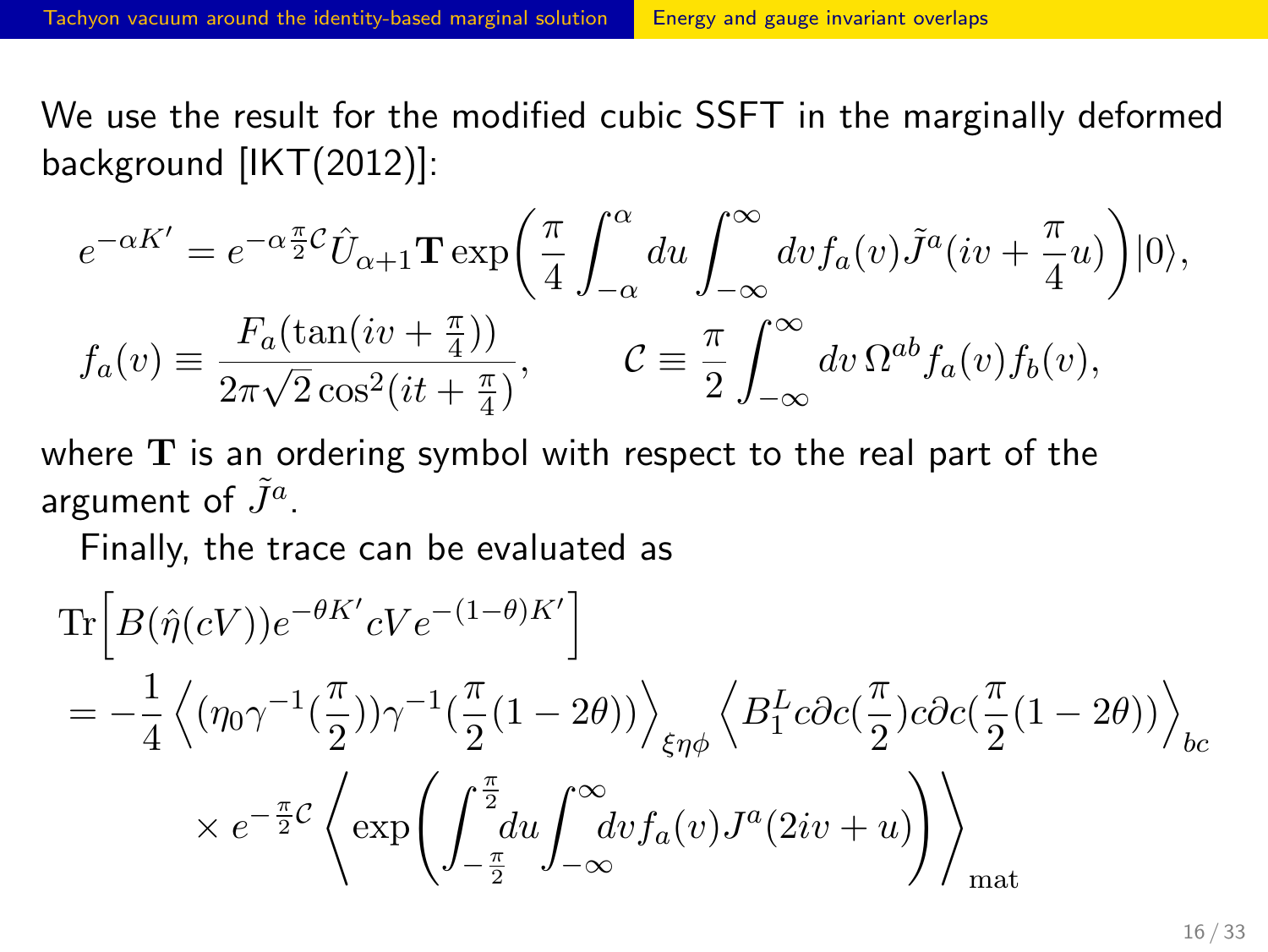The last factor in the trace, which comes from the matter sector, is 1:

$$
e^{-\frac{\pi}{2}\mathcal{C}}\left\langle \exp\left(\int_{-\frac{\pi}{2}}^{\frac{\pi}{2}}\!\! du \int_{-\infty}^{\infty}\!\! dv f_a(v)J^a(2iv+u)\right)\right\rangle_{\text{mat}}=1
$$

as proved in [IKT(2012)], and so the trace becomes the same result as the case of the Erler solution.

Consequently, the vacuum energy is unchanged from the case in the original background without marginal deformations, namely,

$$
E = -S[\Phi_T; \hat{Q}_{\Phi_J}] = -1/(2\pi^2).
$$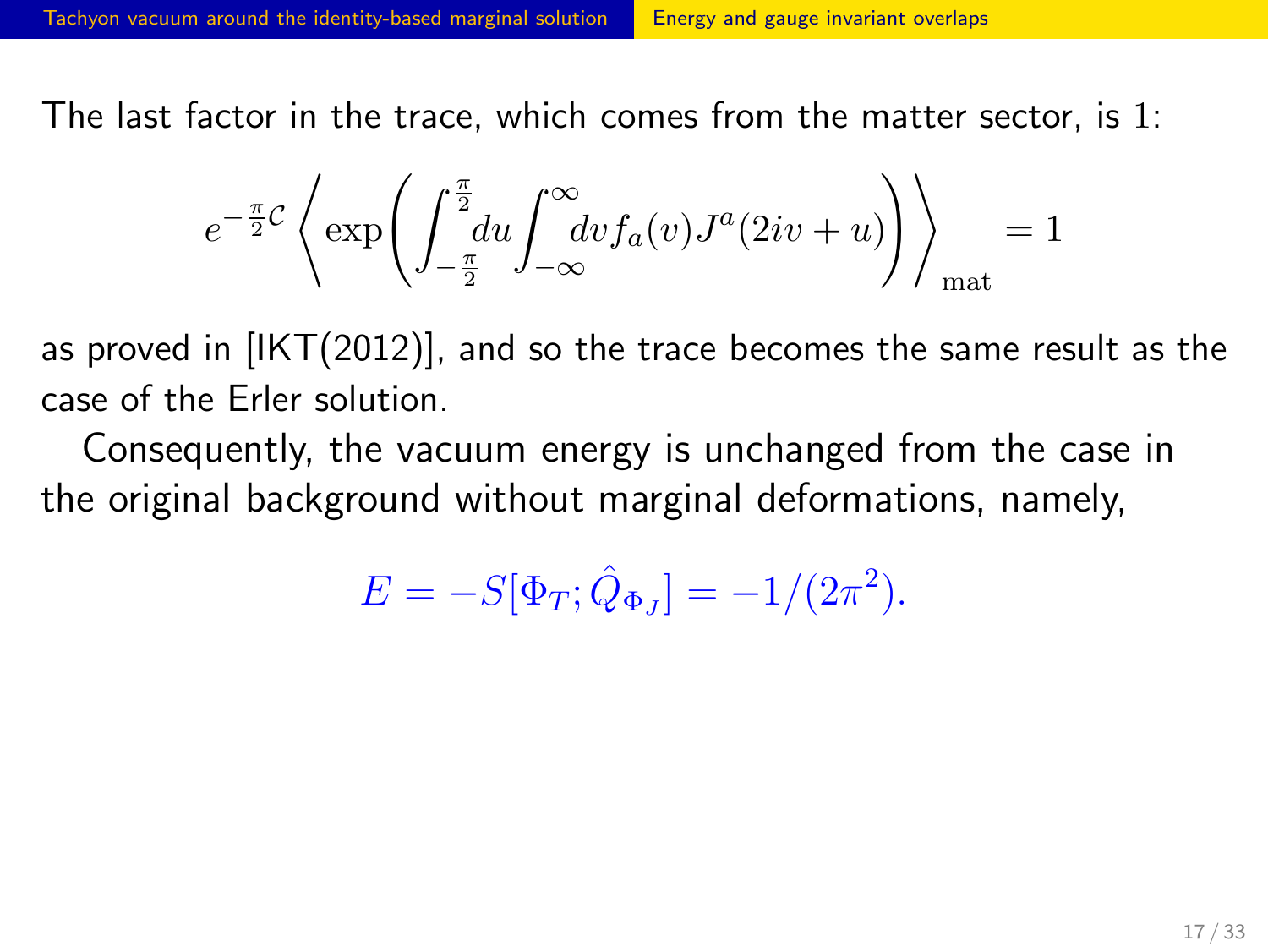Next, we will evaluate the gauge invariant overlap (GIO) in Berkovits' WZW-like SSFT. We define the GIO *⟨*Φ*⟩<sup>V</sup>* as

$$
\langle \Phi \rangle_{\mathcal{V}} \equiv \text{Tr}[\mathcal{V}(i)\Phi].
$$

 $V(i)$  : a midpoint insertion of a primary closed string vertex operator with picture #: *−*1, ghost #: 2, conformal dim.: (0*,* 0), BRST invariant in the small Hilbert space:  $[Q_B, V(i)] = 0$ ,  $[\eta_0, V(i)] = 0$ . Then,  $\forall \Lambda, \Xi$ 

$$
\langle \hat{Q} \Lambda \rangle_{\mathcal{V}} = 0, \qquad \langle \hat{\eta} \Lambda \rangle_{\mathcal{V}} = 0, \qquad \langle \Lambda \Xi \rangle_{\mathcal{V}} = (-)^{|\Lambda||\Xi|} \langle \Xi \Lambda \rangle_{\mathcal{V}}.
$$

Infinitesimal gauge transformation:  $\delta_\Lambda e^\Phi = (\hat{Q}\Lambda_0) e^\Phi + e^\Phi \hat{\eta} \Lambda_1$  $(\Lambda_{0},~\Lambda_{1}$ : gauge parameter string field with the picture  $\#$   $0,1.)$  Namely,

$$
\delta_{\Lambda}\Phi = \frac{\text{ad}_{\Phi}}{e^{\text{ad}_{\Phi}} - 1}\hat{Q}\Lambda_0 + \frac{-\text{ad}_{\Phi}}{e^{-\text{ad}_{\Phi}} - 1}\hat{\eta}\Lambda_1 = \sum_{n=0}^{\infty} \frac{B_n}{n!}(\text{ad}_{\Phi})^n(\hat{Q}\Lambda_0 + (-1)^n\hat{\eta}\Lambda_1)
$$
  

$$
(\text{ad}_{B}(A) \equiv [B, A] = BA - AB)
$$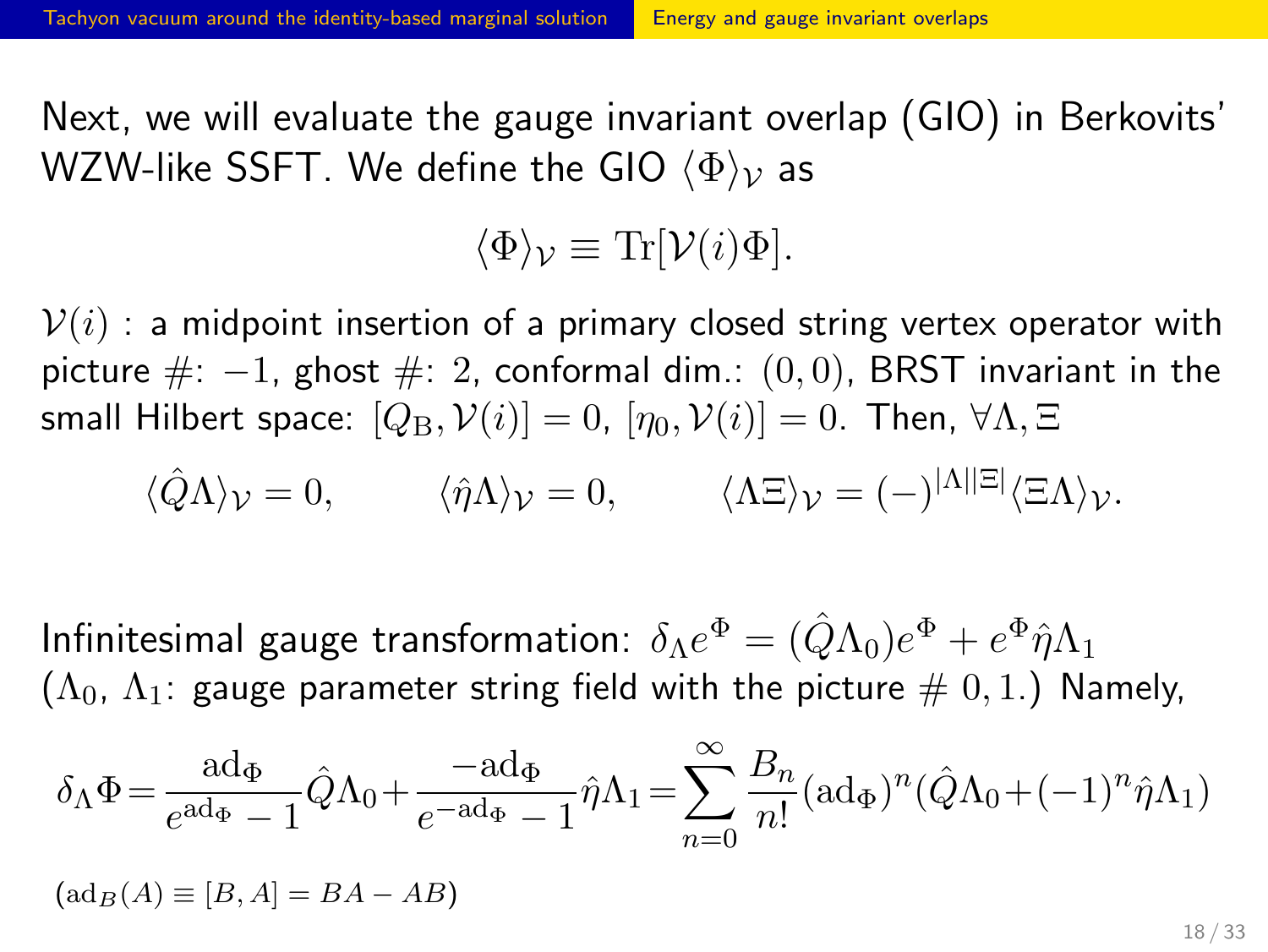Thanks to the above properties, the GIO is invariant under this gauge transformation:  $\langle \delta_{\Lambda} \Phi \rangle_{\mathcal{V}} = 0$ .

 $\textsf{Inserting}\hspace{0.1cm} 1=\{Q_{\text{B}},\xi Y(i)\},\ (Y(z)=c\partial \xi e^{-2\phi}(z) \hspace{0.1cm} \textsf{the inverse picture}$ changing operator) the GIO can be rewritten as

$$
\langle \Phi \rangle_{\mathcal{V}} = \text{Tr}[\mathcal{V}(i)\{Q_{\text{B}}, \xi Y(i)\} \Phi] = \text{Tr}[\xi Y \mathcal{V}(i)\sigma_3 \hat{Q} \Phi] = \text{Tr}[\xi Y \mathcal{V}(i)\sigma_3 \hat{Q}' \Phi]
$$
  
= 
$$
\text{Tr}[\xi Y \mathcal{V}(i)\sigma_3 e^{-\Phi} \hat{Q}' e^{\Phi}].
$$

GIO for the tachyon vacuum  $\Phi_T$ :  $\langle \Phi_T \rangle_{\mathcal{V}} = \text{Tr} \left[ \xi Y \mathcal{V}(i) \sigma_3 \, c \frac{1}{1+\epsilon} \right]$  $1 + K'$ ]

In a similar way to the calculation of the vacuum energy, we obtain an expression of the GIO in the marginally deformed background:

$$
\langle \Phi_T \rangle_{\mathcal{V}} = \frac{e^{-\pi C}}{\pi} \left\langle \xi Y \mathcal{V}(i\infty) c(\frac{\pi}{2}) \exp\left(\int_{-\frac{\pi}{2}}^{\frac{\pi}{2}} du \mathcal{J}(u)\right) \right\rangle_{C_{\pi}}
$$

$$
\mathcal{J}(u) = \int_{-\infty}^{\infty} dv \, f_a(v) J^a(iv+u)
$$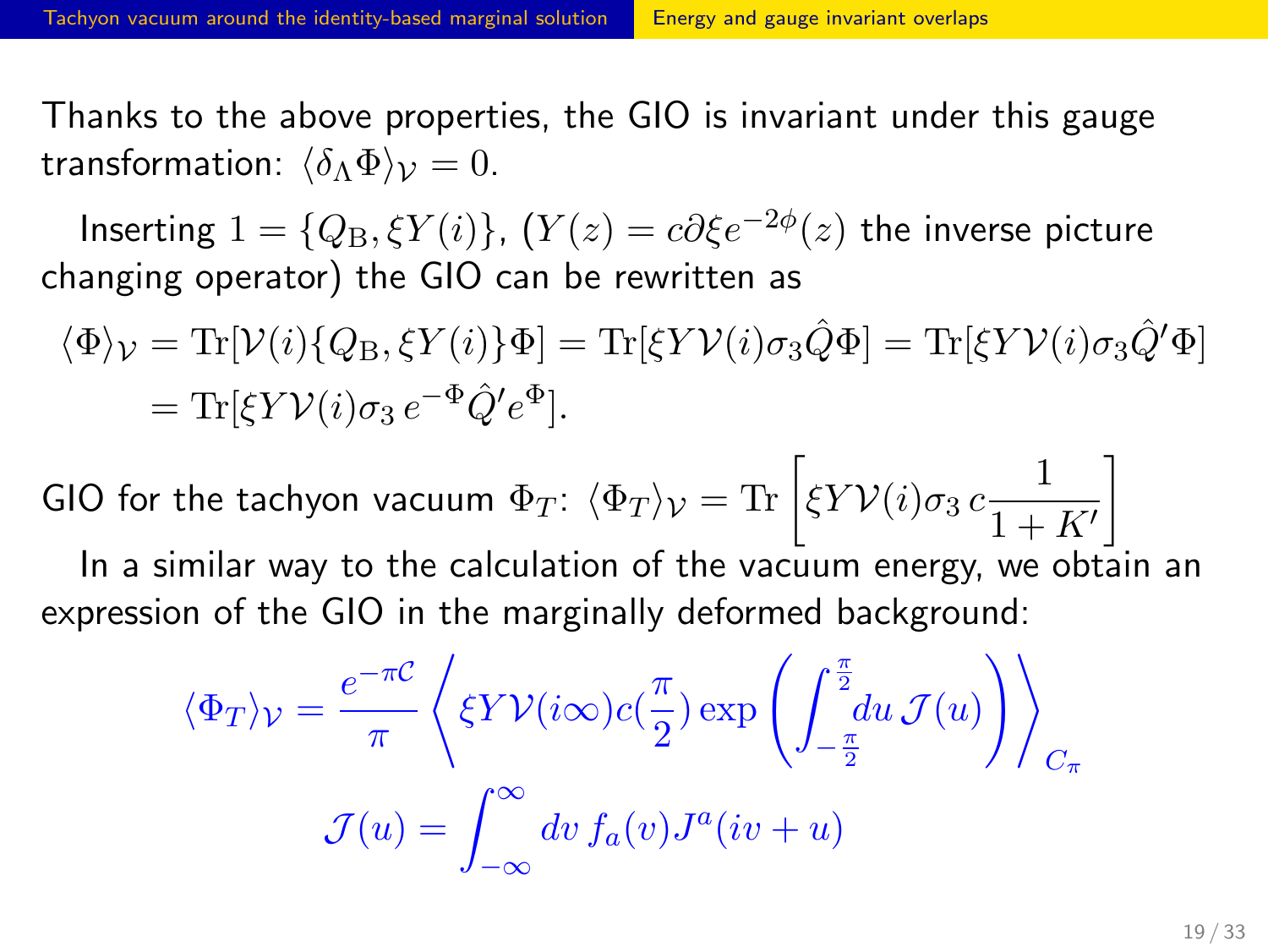#### Evaluation of observables for identity-based marginal solutions

# **Contents**

1 Introduction and summary

<sup>2</sup> Tachyon vacuum around the identity-based marginal solution

- Identity-based marginal solutions
- **·** Deformed algebra
- **·** Tachyon vacuum solution
- **•** Energy and gauge invariant overlaps

### <sup>3</sup> Evaluation of observables for identity-based marginal solutions

- **·** Interpolation
- On gauge equivalence relations
- **•** Energy and gauge invariant overlaps
- <sup>4</sup> Conclusions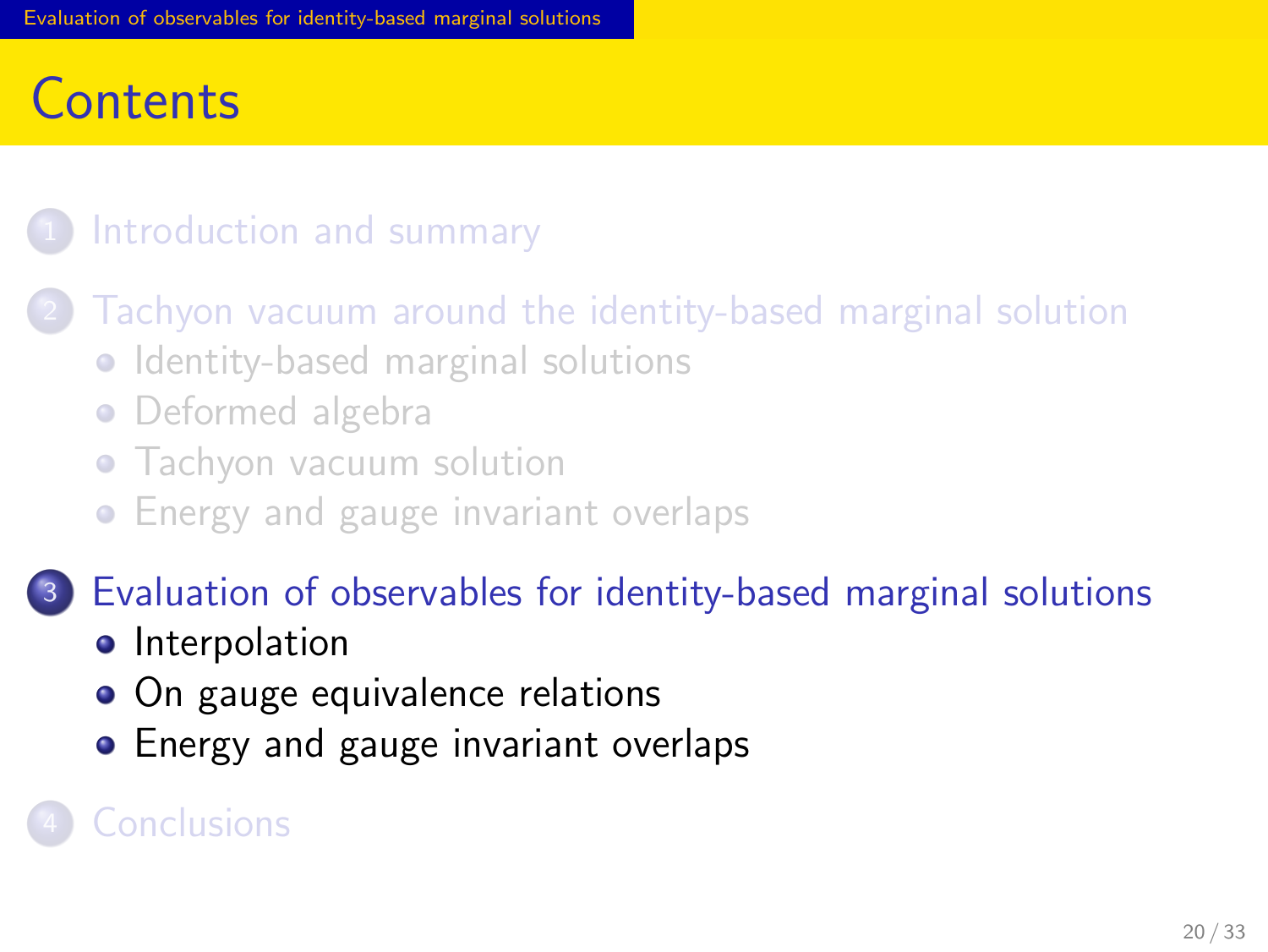#### Evaluation of observables for identity-based marginal solutions **Interpolation**

### Interpolation

Let us calculate two observables, the vacuum energy and the GIO, for the *identity-based* marginal solutions.

An interpolation:  $\Phi_J(t) = t \Phi_J$  s.t.  $\Phi_J(0) = 0$ ,  $\Phi_J(1) = \Phi_J$ .  $\Phi_J(t)$  : a replacement of weighting function:  $F_a(z) \to t F_a(z)$  in  $\Phi_J.$  $\Rightarrow$  EOM is satisfied:  $\hat{\eta}(e^{-\Phi_J(t)} \hat{Q} e^{\Phi_J(t)}) = 0$ 

A new BRST operator  $Q_{\Phi_J(t)}$  for the theory around  $\Phi_J(t)$ :

$$
Q_{\Phi_J(t)} = Q_{\rm B} - tV^a(F_a) + \frac{t^2}{8} \Omega^{ab} C(F_a F_b)
$$

Following the same procedure as before, we define a string field  $K^{\prime}(t) \equiv \hat{Q}_{\Phi_J(t)} B \,\, (\hat{Q}_{\Phi_J(t)} \equiv Q_{\Phi_J(t)} \sigma_3).$  Then, we can construct a tachyon vacuum solution  $\Phi_T(t)$  as

$$
e^{\Phi_T(t)} = 1 - c \frac{B}{1 + K'(t)} + q \left( \zeta + (\hat{Q}_{\Phi_J(t)} \zeta) \frac{B}{1 + K'(t)} \right)
$$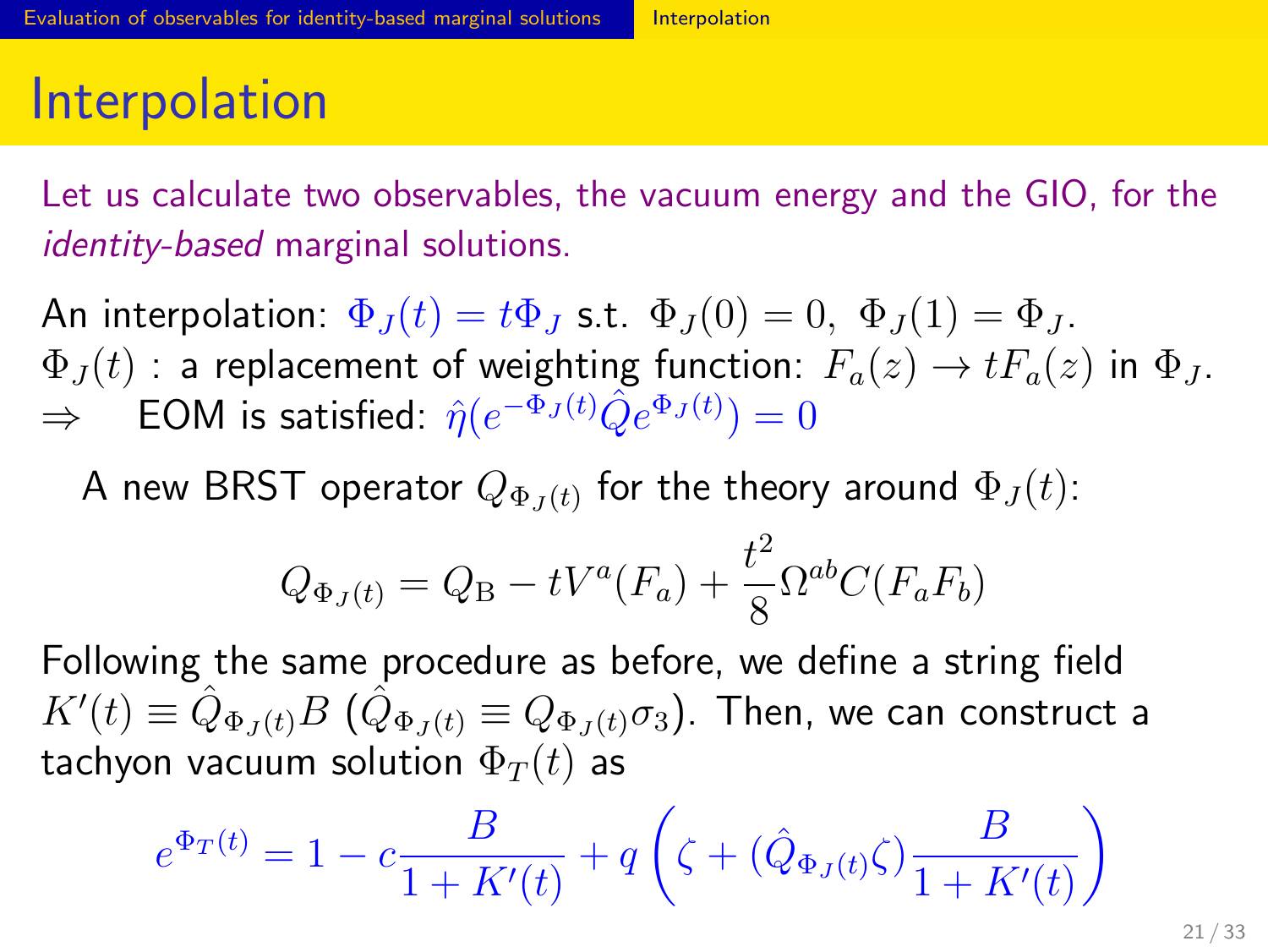#### or identity-based marginal solutions Interpolation

It satisfies the EOM around the identity-based solution  $\Phi_J(t)$ :

$$
\hat{\eta}(e^{-\Phi_T(t)}\hat{Q}_{\Phi_J(t)}e^{\Phi_T(t)}) = 0.
$$

In particular,  $\Phi_T(t)$  satisfies  $\Phi_T(1)=\Phi_T$  and  $\Phi_T(0)=\Phi_T^\mathrm{E}$  (the Erler solution (2013)) because  $Q_{\Phi_J(1)} = Q_{\Phi_J}$  and  $Q_{\Phi_J(0)} = Q_{\rm B}.$ 

Using the above string fields, we define a string field  $\tilde{\Phi}_T(t)$  with the parameter  $t$  as  $e^{\tilde{\Phi}_T(t)} \equiv e^{\Phi_J(t)} e^{\Phi_T(t)}$  and then we find a relation:

$$
e^{-\tilde{\Phi}_T(t)}\hat{Q}e^{\tilde{\Phi}_T(t)} = e^{-\Phi_J(t)}\hat{Q}e^{\Phi_J(t)} + e^{-\Phi_T(t)}\hat{Q}_{\Phi_J(t)}e^{\Phi_T(t)}.
$$

Hence,  $\tilde{\Phi}_T(t)$  satisfies the EOM of the *original* theory:

$$
\hat{\eta}(e^{-\tilde{\Phi}_T(t)}\hat{Q}e^{\tilde{\Phi}_T(t)}) = 0.
$$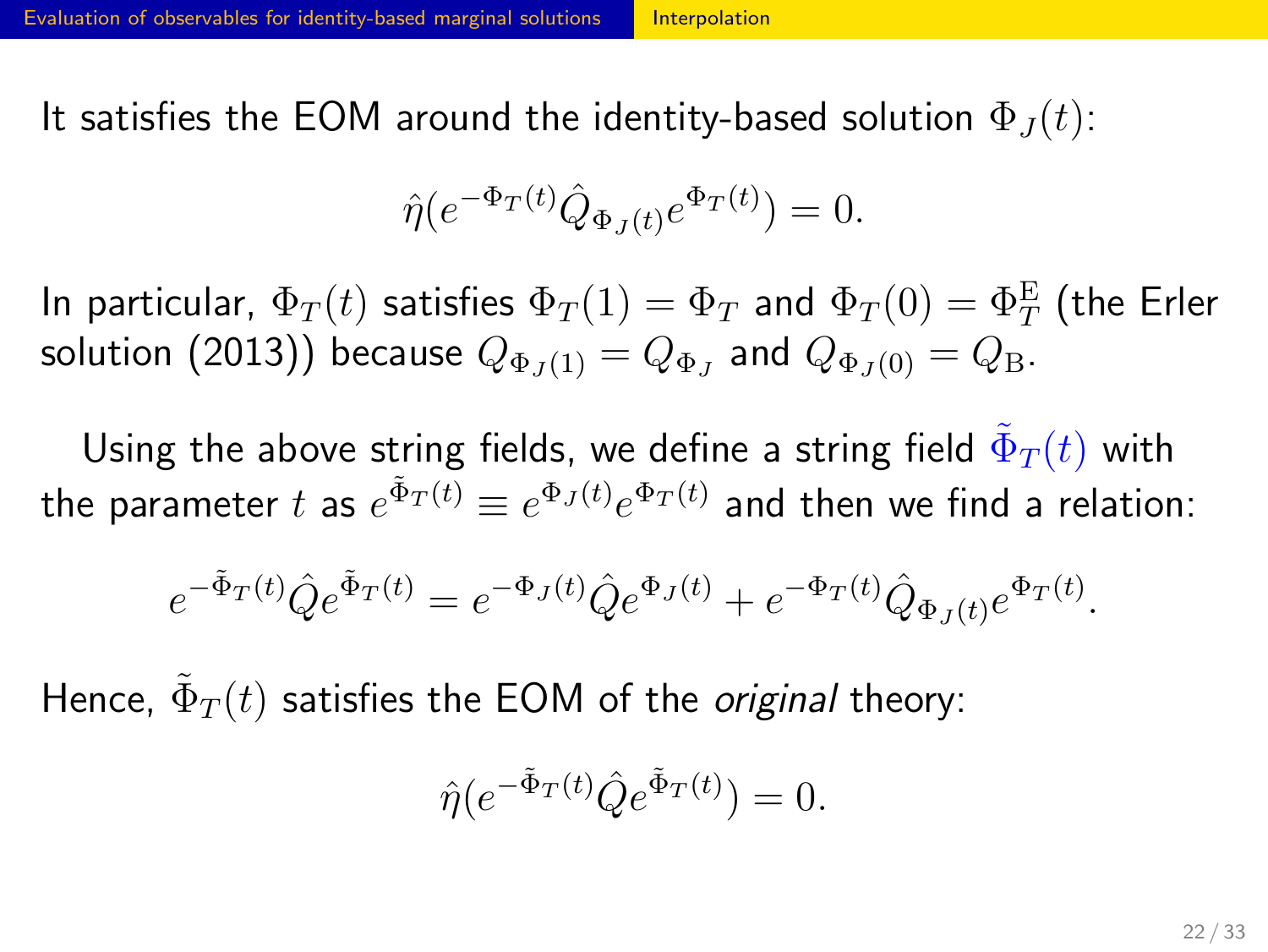#### Evaluation of observables for identity-based marginal solutions **Interpolation**

Expanding around the solution  $\tilde{\Phi}_T(t)$  in the theory with  $\hat{Q}$ , we have the theory with the deformed BRST operator  $\hat{Q}_{\tilde{\Phi}_T(t)}$ :

$$
\begin{split} \hat{Q}_{\tilde{\Phi}_{T}(t)} \Xi &= \hat{Q} \Xi + (e^{-\tilde{\Phi}_{T}(t)} \hat{Q} e^{\tilde{\Phi}_{T}(t)}) \Xi - (-1)^{|\Xi|} \Xi (e^{-\tilde{\Phi}_{T}(t)} \hat{Q} e^{\tilde{\Phi}_{T}(t)}) \\ &= \hat{Q}_{\Phi_{J}(t)} \Xi + (e^{-\Phi_{T}(t)} \hat{Q}_{\Phi_{J}(t)} e^{\Phi_{T}(t)}) \Xi - (-1)^{|\Xi|} \Xi (e^{-\Phi_{T}(t)} \hat{Q}_{\Phi_{J}(t)} e^{\Phi_{T}(t)}). \end{split}
$$

The last expression implies that  $\hat{Q}_{\tilde{\Phi}_T(t)}$  is the same as the BRST operator  $\hat{Q'}_{\Phi_T(t)}'$  in the theory around  $\Phi_T(t)$ , which is a tachyon vacuum solution in the theory around  $\Phi_J(t)$ .

Following the previous results with appropriate replacement, we find that there exists a homotopy state:  $A'(t) \equiv \frac{B}{1+K}$  $\frac{B}{1+K'(t)}$  such as  $\hat{Q}_{\tilde{\Phi}_T(t)} A'(t) = 1$ , which implies that there is no cohomology for  $\hat{Q}_{\tilde{\Phi}_T(t)}$  in the small Hilbert space.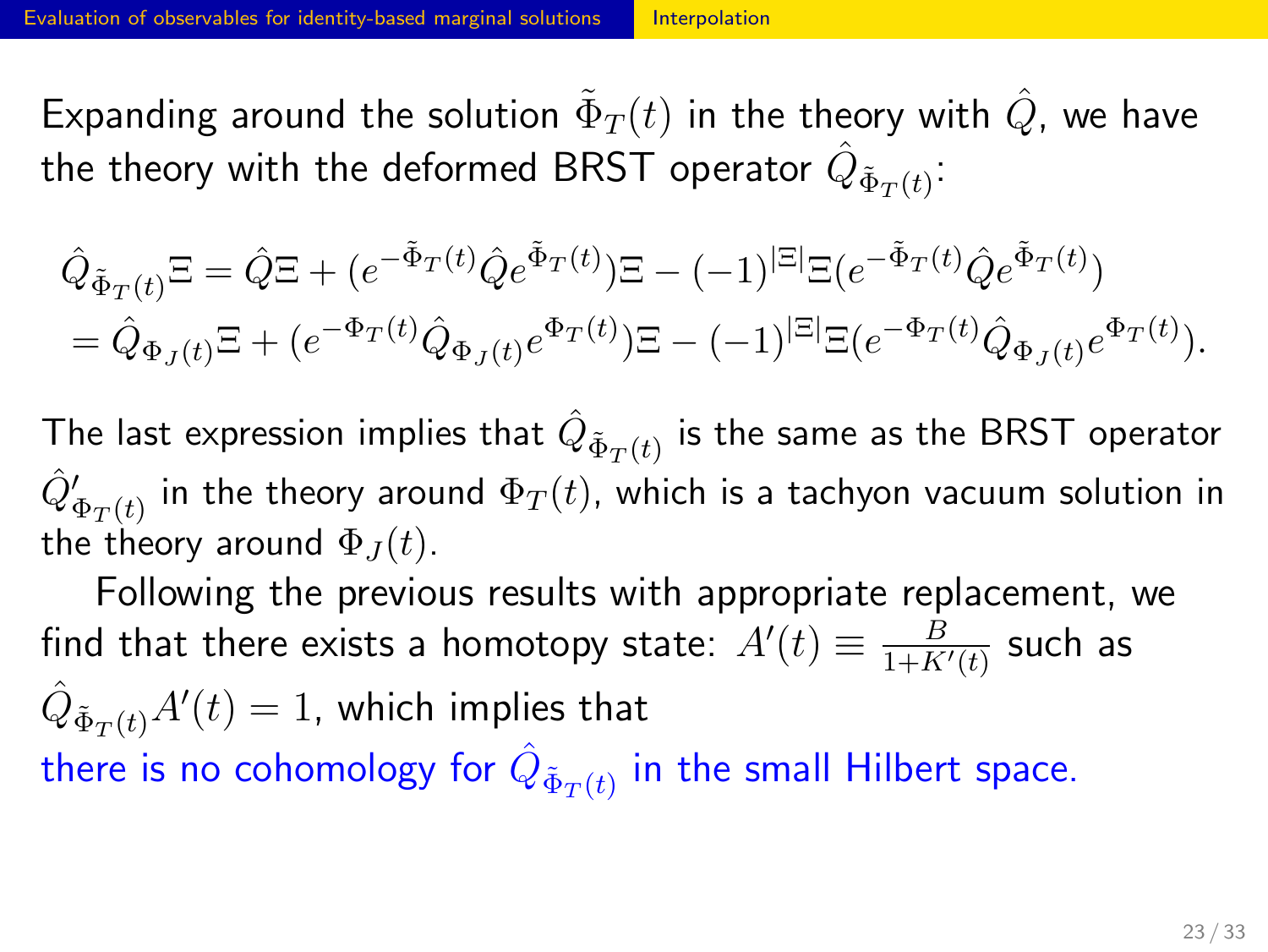

Figure : Interporating identity/wedge-based solutions and BRST operators around them. With  $e^{\tilde{\Phi}_T(t)} \equiv e^{\Phi_J(t)} e^{\Phi_T(t)}$ , a BRST operator around  $\tilde{\Phi}_T(t)$  $\hat{Q'}_{\Phi_T(t)}' = \hat{Q}_{\tilde{\Phi}_T(t)}$  has no cohomology in the small Hilbert space.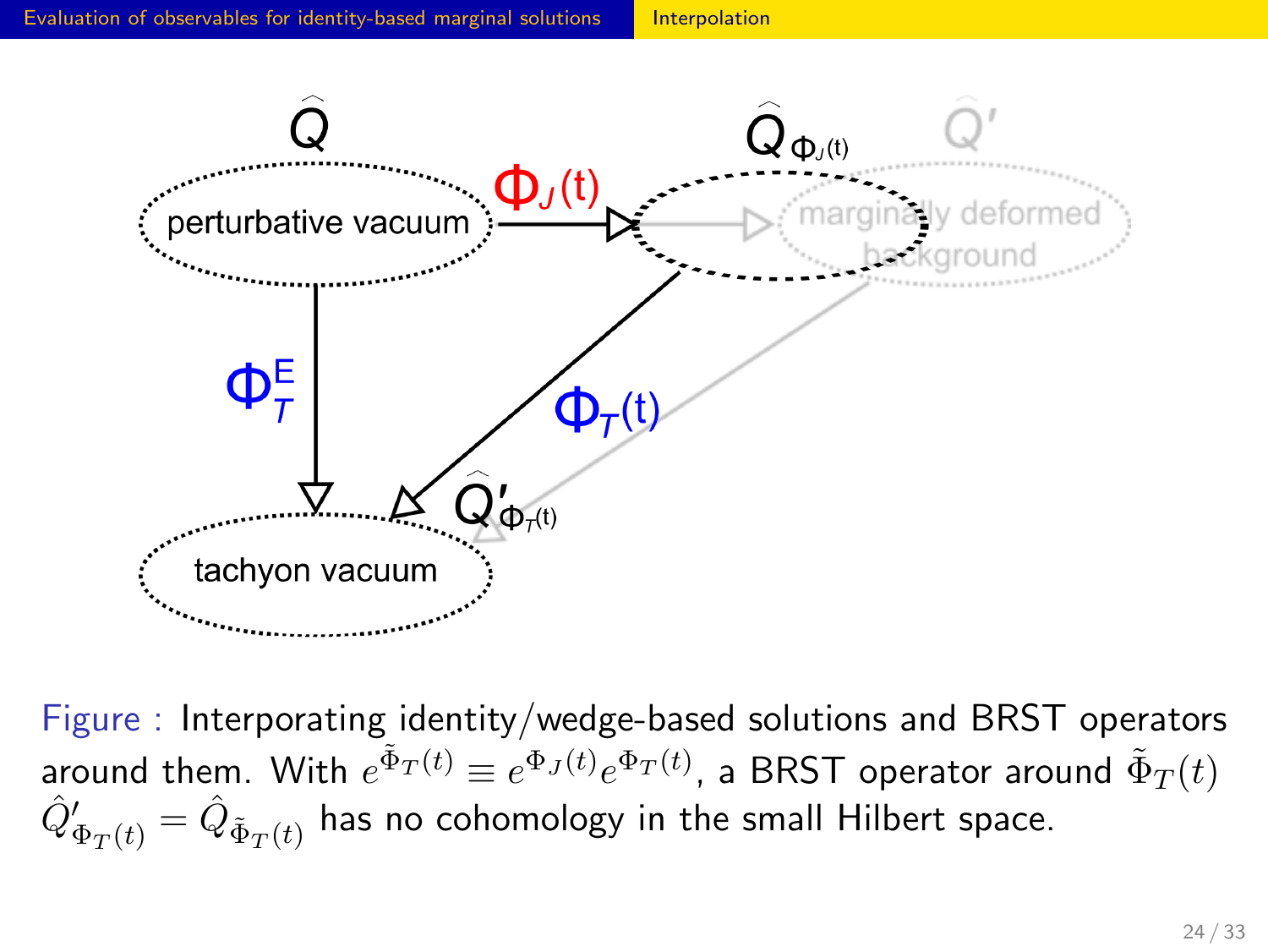#### **Evaluation of observables for identity-based marginal solutions Interpolation**

 $\text{Differentiating an identity: } \hat{Q}(e^{-\tilde{\Phi}_T(t)}\hat{Q}e^{\tilde{\Phi}_T(t)}) + (e^{-\tilde{\Phi}_T(t)}\hat{Q}e^{\tilde{\Phi}_T(t)})^2 = 0$ with respect to *t*, we have

$$
\hat{Q}_{\tilde{\Phi}_T(t)} \frac{d}{dt} \left( e^{-\tilde{\Phi}_T(t)} \hat{Q} e^{\tilde{\Phi}_T(t)} \right) = 0.
$$

Therefore, there exists a state  $\Lambda_t$  in the small Hilbert space such as

$$
\frac{d}{dt}\left(e^{-\tilde{\Phi}_T(t)}\hat{Q}e^{\tilde{\Phi}_T(t)}\right) = \hat{Q}_{\tilde{\Phi}_T(t)}\Lambda_t.
$$

Integrating the above, we have

$$
e^{-\tilde{\Phi}_T(1)}\hat{Q}e^{\tilde{\Phi}_T(1)} = e^{-\Phi_T^{\mathcal{E}}} \hat{Q}e^{\Phi_T^{\mathcal{E}}} + \int_0^1 \hat{Q}_{\tilde{\Phi}_T(t)}\Lambda_t dt.
$$

This relation implies that  $\tilde{\Phi}_T(1) = \log(e^{\Phi_J} e^{\Phi_T})$  is *gauge equivalent* to the Erler solution  $\Phi^{\rm E}_{T}$ .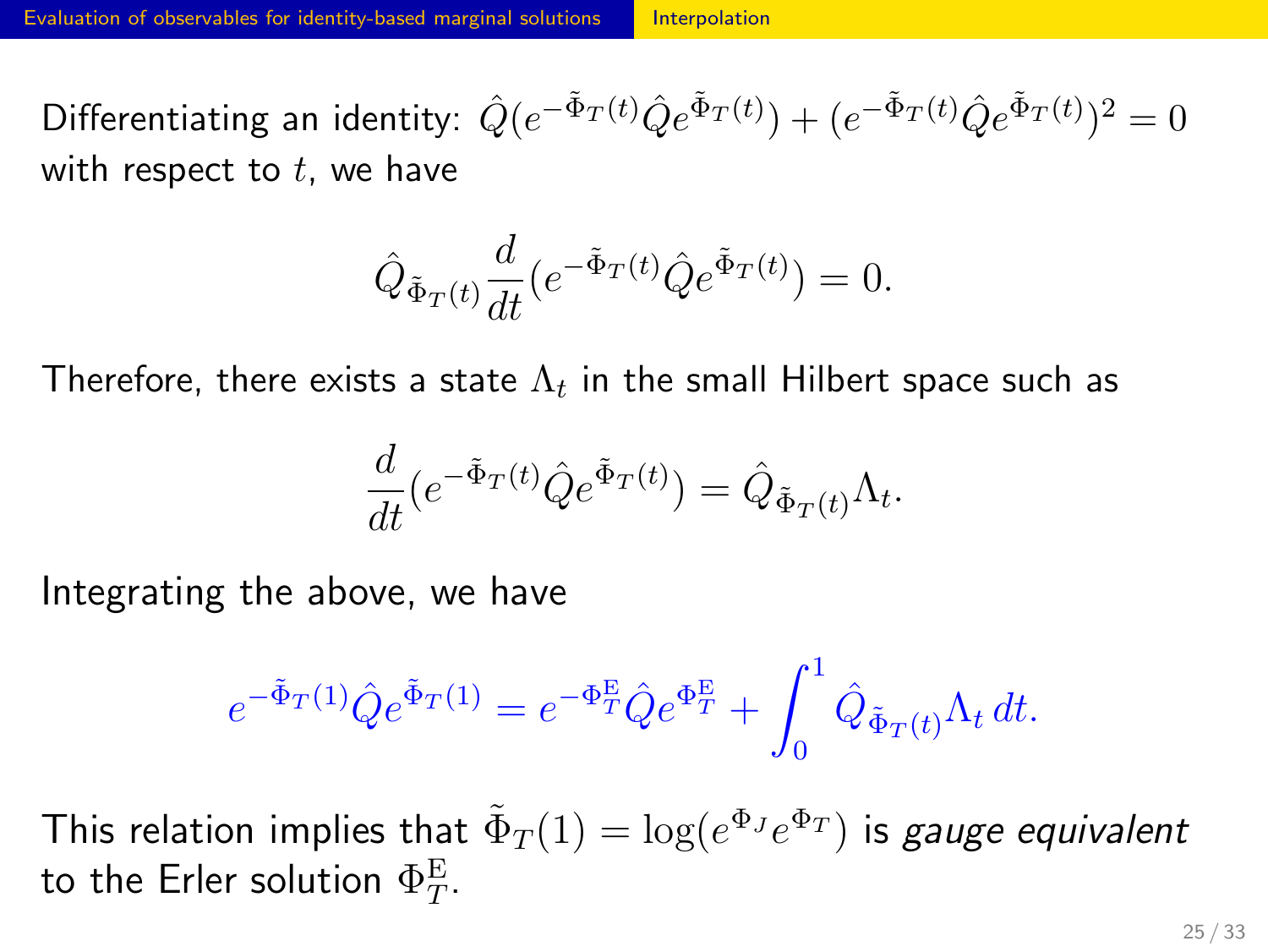# On gauge equivalence relations

Evaluation of observables for identity-based marginal solutions **On gauge equivalence relations** 

Here, we discuss some gauge equivalence relations in terms of the NS sector of Berkovits' WZW-like SSFT.

A gauge transformation of the superstring field  $\Phi$  by group elements  $h(t)$  and  $g(t)$  with one parameter *t* s.t.  $g(0) = h(0) = 1$  is

$$
e^{\Phi(t)} = h(t) e^{\Phi} g(t), \qquad Q_{\rm B}h(t) = \eta_0 g(t) = 0. \tag{1}
$$

For the string fields, Φ and Φ(*t*), "one-form" string fields are defined by  $\Psi \equiv e^{-\Phi}\,Q_\text{B}e^{\Phi}$  and  $\Psi(t) \equiv e^{-\Phi(t)}\,Q_\text{B}e^{\Phi(t)}.$  From (1), these turn out to be related by a transformation:

$$
\Psi(t) = g(t)^{-1} Q_B g(t) + g(t)^{-1} \Psi g(t), \qquad \eta_0 g(t) = 0. \tag{2}
$$

It is the same form as gauge transformations in the modified cubic SSFT.<br>Conversely, given the relation (2) we find that the relation (1) holds for  $\overline{\mathcal{C}}$  conversely, given the relation (1) holds for

Conversely, given the relation (2), we find that the relation (1) holds for 
$$
h(t) = e^{\Phi(t)}g(t)^{-1}e^{-\Phi}
$$
. In fact,  $Q_B(e^{\Phi(t)}g(t)^{-1}e^{-\Phi}) = 0$  holds from (2)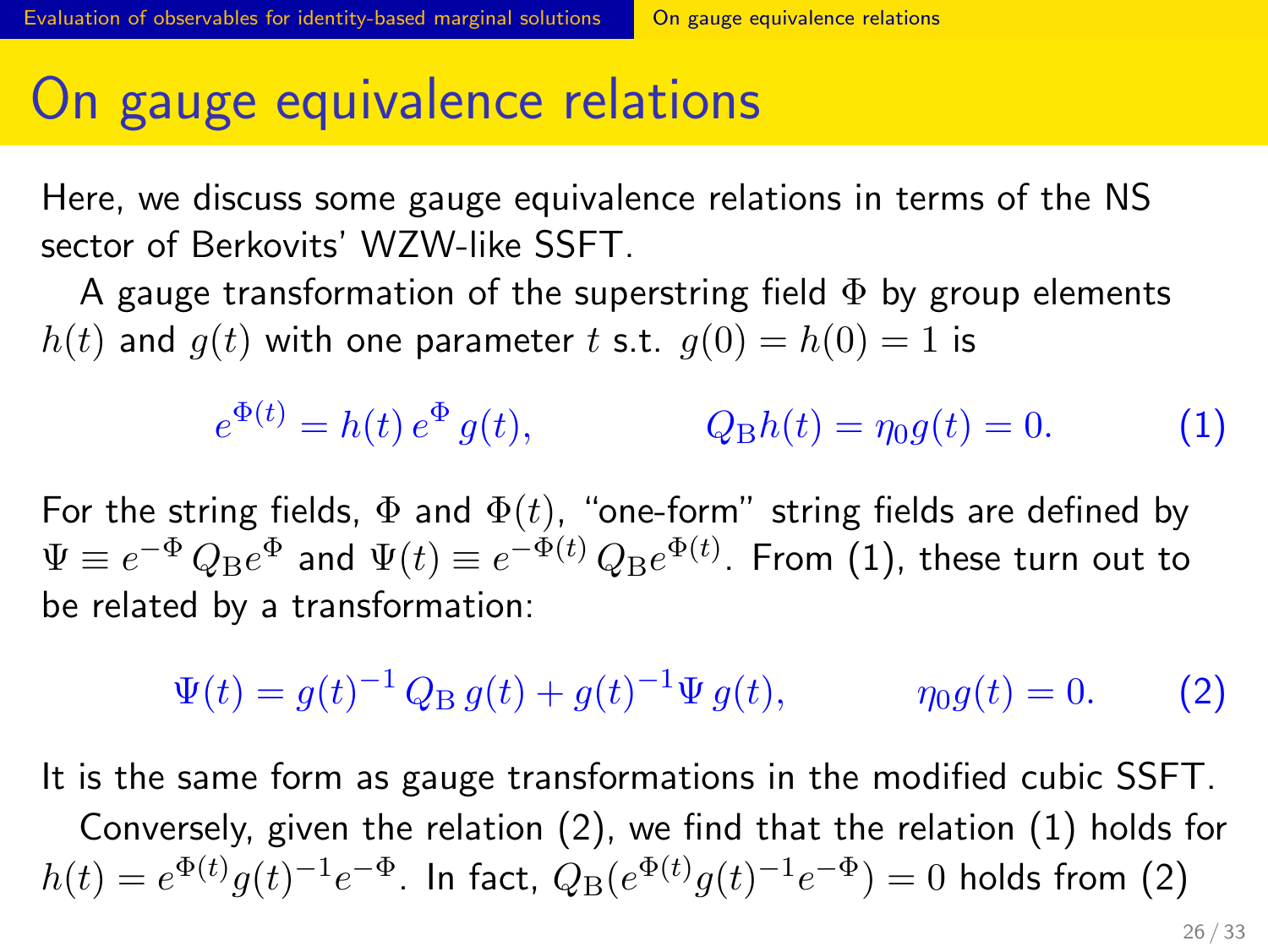#### Evaluation of observables for identity-based marginal solutions **On gauge equivalence relations**

Differentiating (2) with respect to *t* and integrating it again, we find another relation between  $\Psi$  and  $\Psi(t)$ :

$$
\Psi(t) = \Psi + \int_0^t Q_{\Phi(t')} \Lambda(t') dt', \qquad \eta_0 \Lambda(t) = 0,
$$
\n(3)

where  $\Lambda(t)=g(t)^{-1}\,\frac{d}{dt}g(t)$  and  $Q_\phi$  is a modified BRST operator associated with  $\psi \equiv e^{-\phi}\,Q_\text{B}e^{\phi}\!:\,Q_\phi\lambda = Q_\text{B}\lambda + \psi\lambda - (-1)^{|\lambda|}\psi\lambda.$ 

Conversely, supposing that the equations (3) for a given  $\Lambda(t)$  hold, we find the relations (2) hold for the group element  $g(t)$  such as  $g(0) = 1$ :

$$
g(t) = P \exp\left(\int_0^t \Lambda(t')dt'\right),\,
$$

where P exp means a *t*-ordered exponent.

Consequently, the above relations  $(1)$ ,  $(2)$  and  $(3)$  are all equivalent. (We can include internal Chan-Paton factors in these relations.)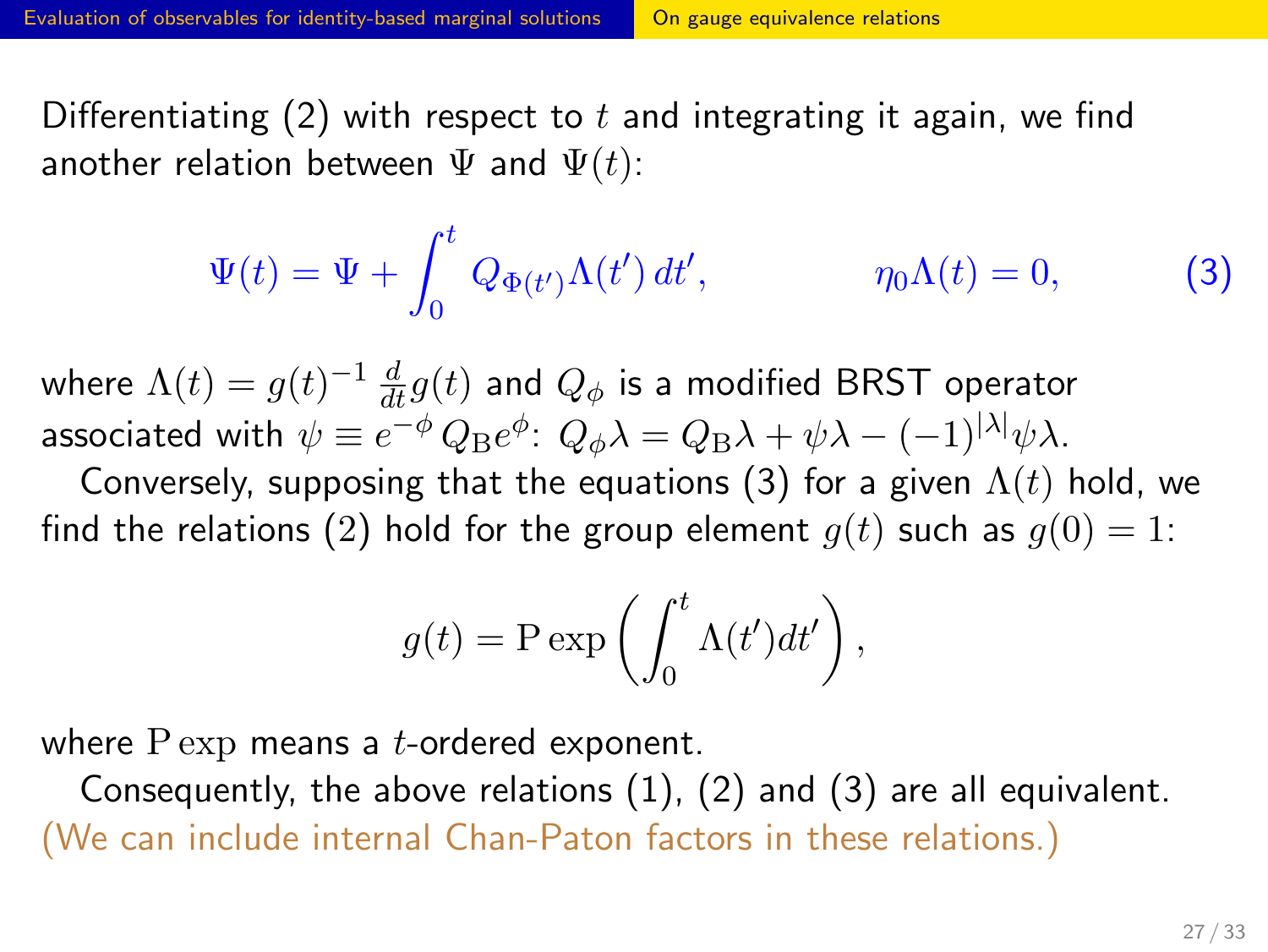# Evaluation of observables for identity-based marginal solutions **Energy and gauge invariant overlaps**

Energy and gauge invariant overlaps

From the gauge equivalence:

$$
\log(e^{\Phi_J}e^{\Phi_T}) \sim \Phi_T^{\mathcal{E}}
$$

we can analytically evaluate gauge invariants for the *identity-based* marginal solutions.

 $\textsf{The value of the action: } S[\Phi_J; \hat{Q}] + S[\Phi_T; \hat{Q}_{\Phi_J}] = S[\Phi_T^{\rm E}; \hat{Q}]$ 

$$
\therefore E = -S[\Phi_J; \hat{Q}] = S[\Phi_T; \hat{Q}_{\Phi_J}] - S[\Phi_T^{\rm E}; \hat{Q}] = 0
$$

The result agrees with the previous one derived from *ξ* zeromode counting:

$$
S[\Phi_J, Q_B] = -\int_0^1 dt \operatorname{Tr}[(\eta_0 \Phi_J) (e^{-t\Phi_J} Q_B e^{t\Phi_J})] = 0
$$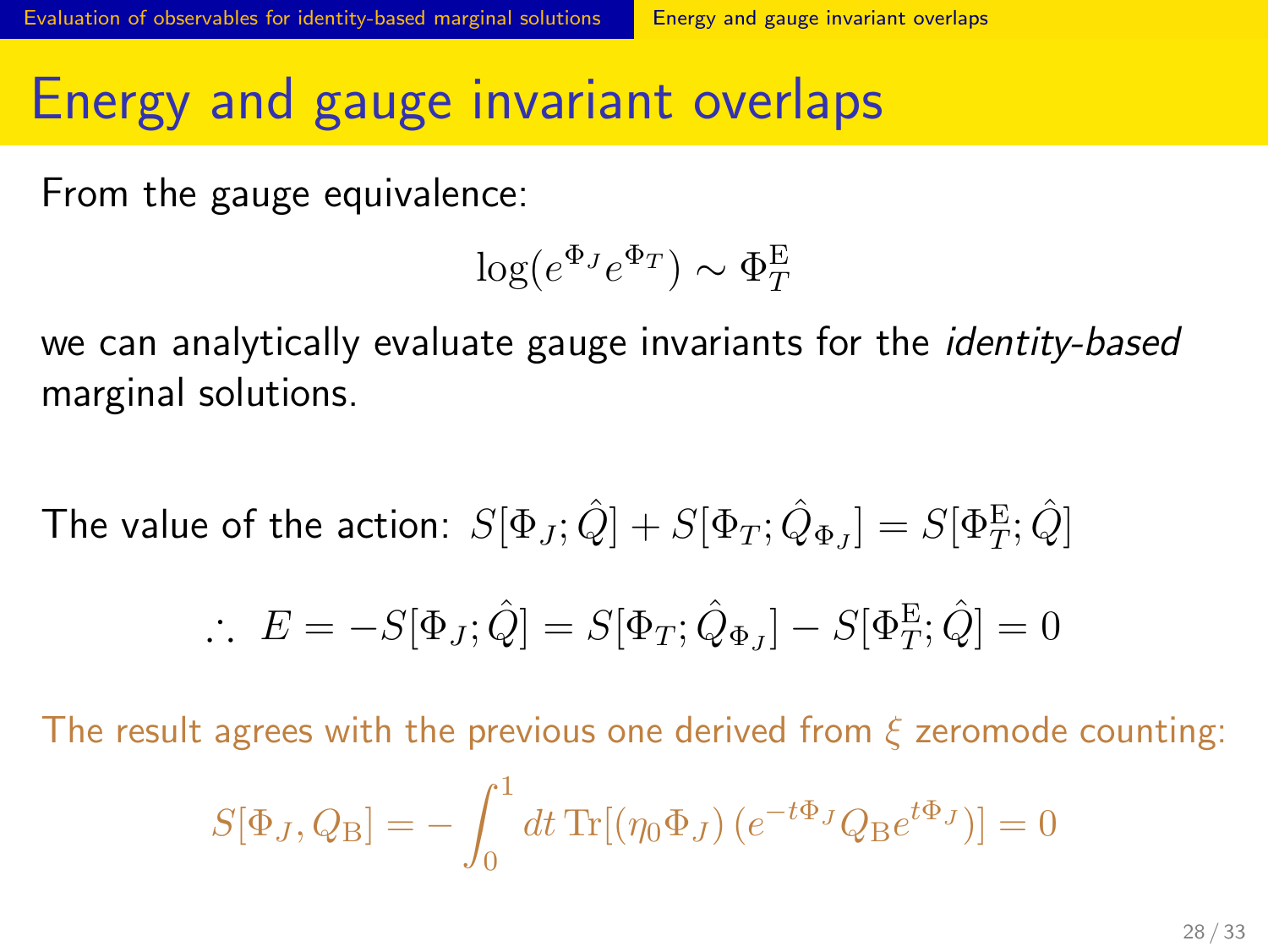### Evaluation of observables for identity-based marginal solutions **Energy and gauge invariant overlaps Example 20**

Evaluation of the GIO for the identity-based marginal solution  $\langle \Phi_J \rangle_{\mathcal{V}}$ :

Using an identity,

$$
e^{-\tilde{\Phi}_T(1)}\hat{Q}e^{\tilde{\Phi}_T(1)}=e^{-\Phi_J}\hat{Q}e^{\Phi_J}+e^{-\Phi_T}\hat{Q}_{\Phi_J}e^{\Phi_T},
$$

we have obtained

$$
e^{-\Phi_J} \hat{Q} e^{\Phi_J} = e^{-\Phi_T^{\rm E}} \hat{Q} e^{\Phi_T^{\rm E}} - e^{-\Phi_T} \hat{Q}_{\Phi_J} e^{\Phi_T} + \int_0^1 \hat{Q}_{\tilde{\Phi}_T(t)} \Lambda_t dt.
$$

It leads to a relation for the GIOs:

$$
\langle \Phi_J \rangle_{\mathcal{V}} = \langle \Phi_T^{\mathcal{E}} \rangle_{\mathcal{V}} - \langle \Phi_T \rangle_{\mathcal{V}}
$$
  
=  $\frac{1}{\pi} \left\langle \xi Y \mathcal{V}(i\infty) c(\frac{\pi}{2}) \left\{ 1 - e^{-\pi C} \exp\left(\int_{-\frac{\pi}{2}}^{\frac{\pi}{2}} du \mathcal{J}(u)\right) \right\} \right\rangle_{C_{\pi}}.$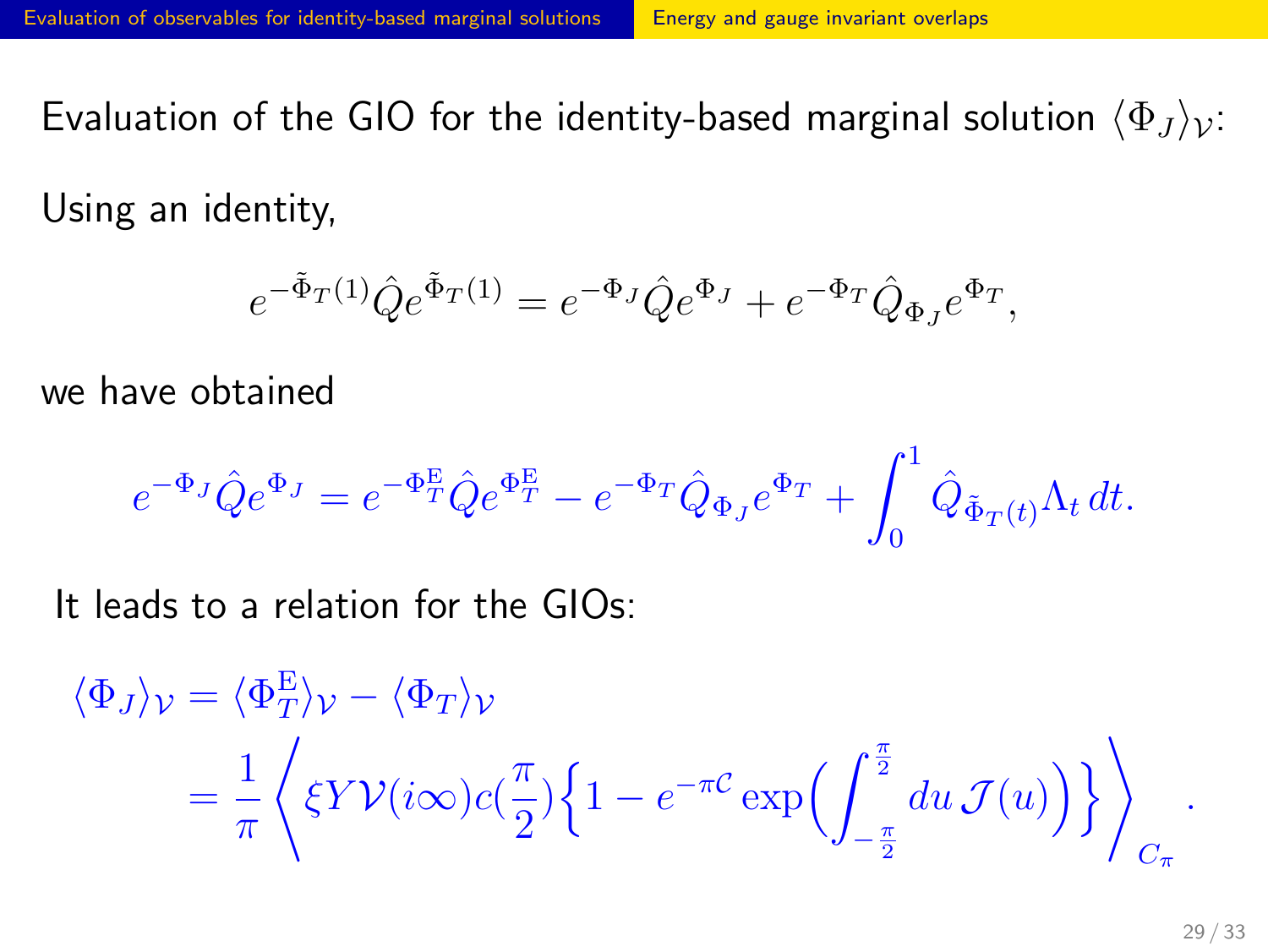### Evaluation of observables for identity-based marginal solutions **Energy and gauge invariant overlaps**

In the same way as the case of bosonic SFT  $[KT(2013)]$ , it can be rewritten as a difference between two disk amplitudes with the boundary deformation by taking

$$
F_a(z; s) = \frac{2\lambda_a s (1 - s^2)}{\arctan\frac{2s}{1 - s^2}} \frac{1 + z^{-2}}{1 - s^2 (z^2 + z^{-2}) + s^4}
$$

for the function  $F_a(z)$  in  $\Phi_J$ , which satisfies

$$
\int_{C_{\rm L}} \frac{dz}{2\pi i} F_a(z; s) = \frac{2\lambda_a}{\pi},
$$
  

$$
F_a(z; s) \to 4\lambda_a \{\delta(\theta) + \delta(\pi - \theta)\}, \qquad (s \to 1, \ z = e^{i\theta}).
$$

Because the form of weighting function *F<sup>a</sup>* except the half-integration mode can be changed by a kind of gauge transformation [KT(2005)], we have the same value of the GIO for a fixed value of *λa*, which corresponds to a marginal deformation parameter).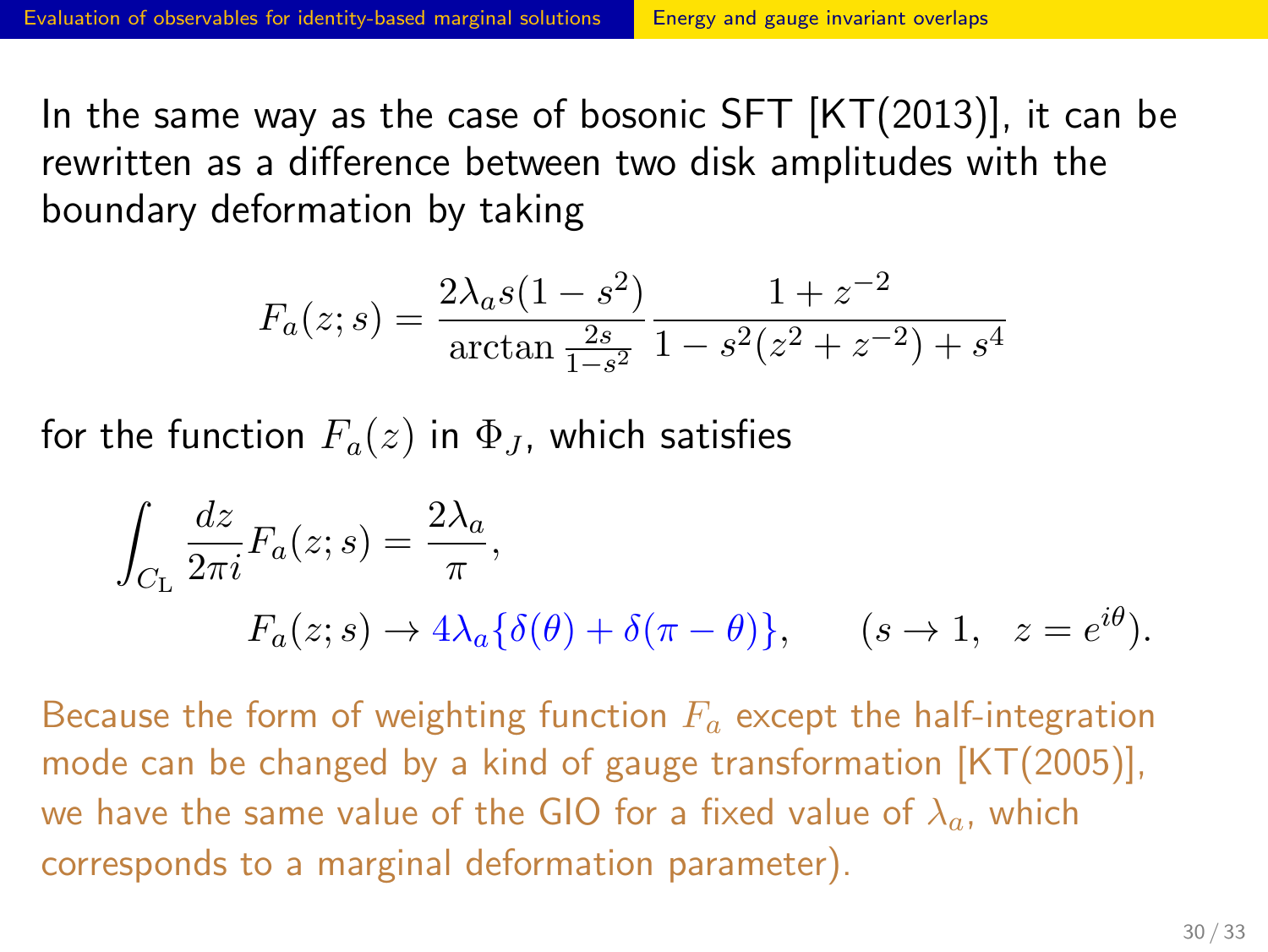### Evaluation of observables for identity-based marginal solutions **Energy and gauge invariant overlaps**

Namely, for the limit *s →* 1, the GIO is expressed as

$$
\langle \Phi_J \rangle_{\mathcal{V}} = \frac{1}{\pi} \left\langle \xi Y \mathcal{V}(i\infty) c(\frac{\pi}{2}) \Big\{ 1 - e^{-\pi \mathcal{C}} \exp\left(\frac{\sqrt{2}}{\pi} \lambda_a \int_{-\frac{\pi}{2}}^{\frac{\pi}{2}} du J^a(u) \right) \Big\} \right\rangle_{C_{\pi}}.
$$

In this expression,  $C$  becomes divergent for the function  $\lim_{\longrightarrow}$  $\lim_{s\to 1} F_a(z;s)$  and then it cancels the contact term divergence due to singular OPE among the currents.

This expression of the GIO corresponds to the result in [Ellwood(2008)] for a *wedge-based* marginal solution.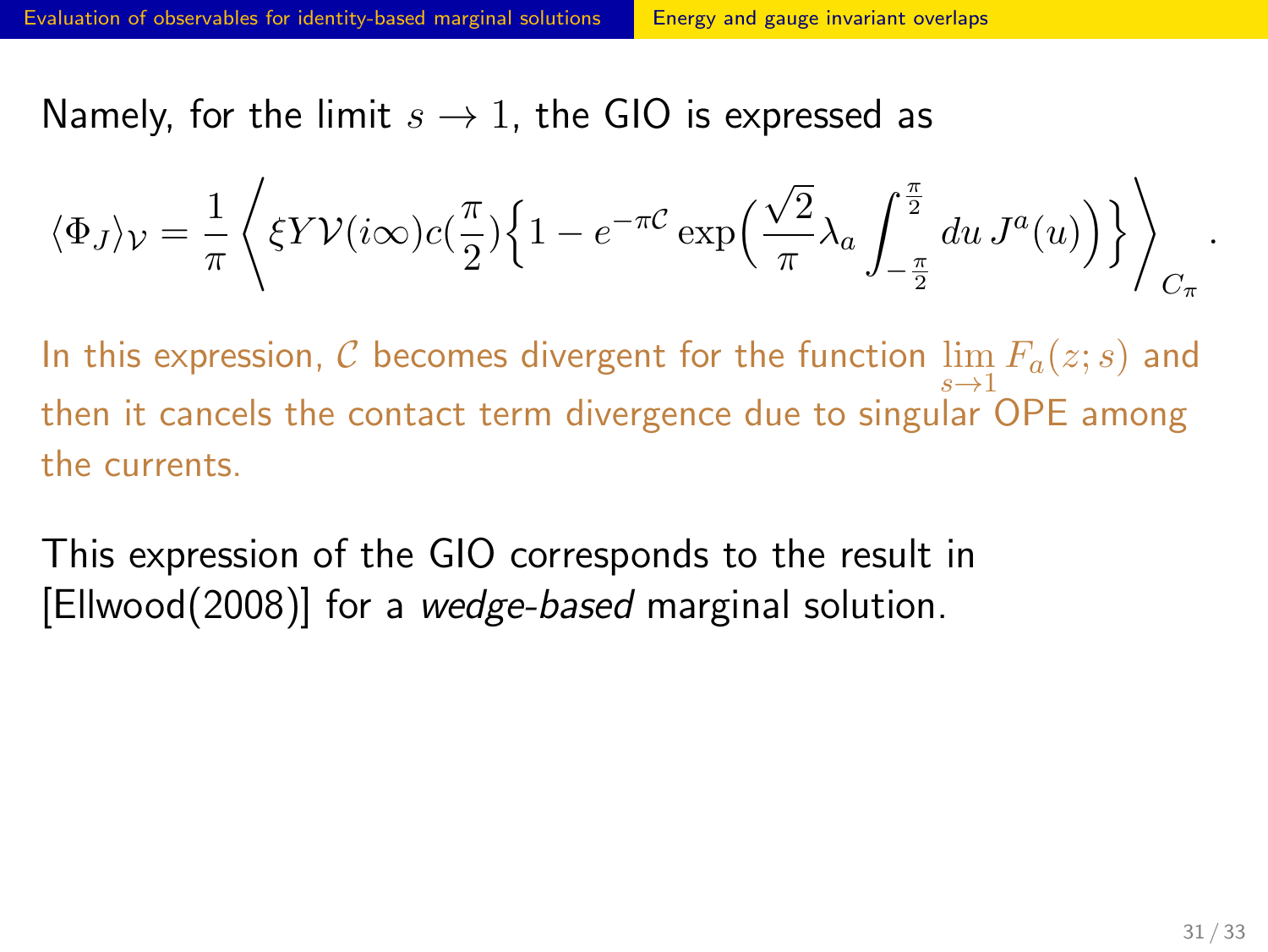# **Conclusions**

We have applied the method in [IKT(2012)] for cubic (S)SFT to the Erler solution  $\Phi_T^\mathrm{E}$  for Berkovits' WZW-like SSFT.

**Conclusions** 

- We have constructed a tachyon vacuum solution Φ*<sup>T</sup>* around the identity-based marginal solution Φ*<sup>J</sup>* [KT(2005)] in SSFT with an extended *KBc* algebra in the marginally deformed background.
- $\bullet$  Around  $\Phi_T$ , we have obtained a homotopy operator and evaluated vacuum energy and gauge invariant overlap (GIO) for it. The energy is the same value as that on the original background, but the GIO is deformed by the marginal operators.